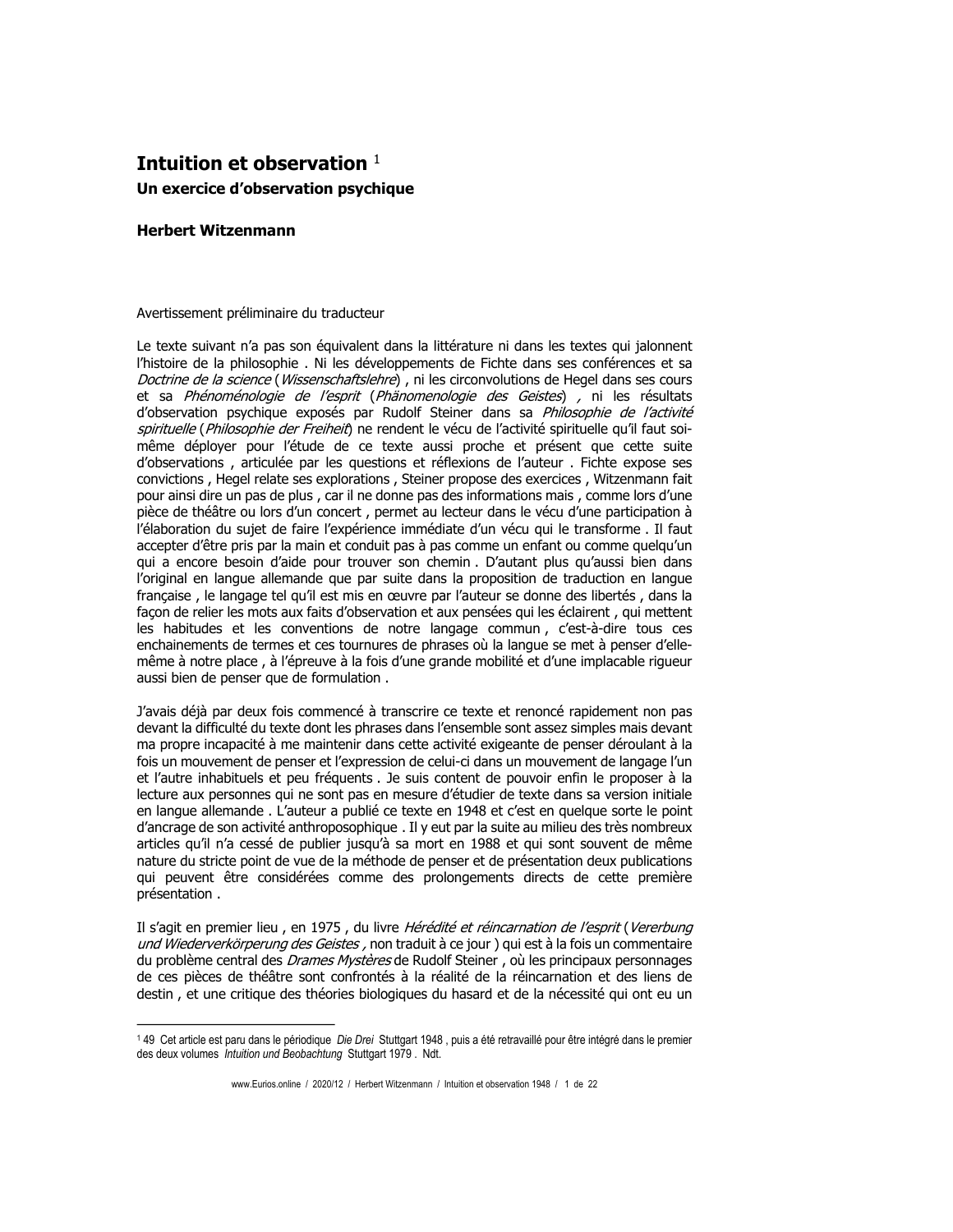grand retentissement à l'épogue et dont Witzenmann réfute les thèses en apportant la preuve, la démonstration, de la réalité de la réincarnation de l'esprit comme phénomène central de l'existence humaine . Dans la perspective du texte présenté ici (Intuition et observation) on peut considérer qu'il s'agit là, d'un développement des conséquences de l'intuition.

En second lieu, en 1983, ce fut l'ouvrage Phénoménologie des structures (Strukturphänomenologie) qui décrit comment dans le processus de connaissance élaborateur du réel deux niveaux de structures se superposent en permanence tout d'abord inconsciemment avant d'être distingués et éclairés lors de la mise en place de la réalité dans la conscience cognitive . Cette ouvrage pose le fondement épistémologique d'une alternative aux études inspirées par le structuralisme venu des sciences humaines et très en vogue à l'époque et décrit les structures fondamentales dont les métamorphoses et adaptations se retrouvent dans différents domaines pour lesquels l'auteur a aussi produit des contributions importantes entre autres sur le juste prix en économie, sur l'égomorphose en linguistique, sur les facteurs déterminant de la vie juridique, sur la question du style dans la création artistique, sur les impacts de la volonté dans la vie spirituelle et sociale. Dans la perspective du texte présenté ici (*Intuition et observation*) on peut considérer que la phénoménologie des structures superposées est un développement des conséquences de l'observation. Ce texte est traduit en français, on le trouvera dans le document Eurios 2020/21.

L'observation qui en se tournant vers les phénomènes sensibles conduit au seuil de la perception et qui en se tournant vers les phénomènes de l'activité spirituelle du penser conduit au seuil de l'intuition s'avère et se trouve confirmée comme méthode fondamentale et centrale commune pour toutes les démarches scientifiques même lorsque celles-ci doivent s'adapter à leurs objets respectifs ou se situer sur le terrain de l'une ou l'autre conception du monde. Au-delà, elle offre aussi un sol fiable au travail de l'artiste dans la rencontre avec les matériaux qu'il veut transformer et dans la confrontation avec lui-même pour exprimer les gestes et formes qu'il porte en lui et génère dans le monde. Enfin elle occupe aussi une fonction centrale dans les processus d'esthétique sociale de résolution en commun des événements qui se jouent dans les interférences entre vie individuelle et vie en communauté.

Dans une note de bas de page j'évoque la possibilité d'organiser un séminaire d'étude (temps et lieux seraient à déterminer ensemble avec les futurs participants) qui permettraient d'approfondir la compréhension de ce texte dans ses liens avec les textes de Rudolf Steiner auxquels il se réfère . - Les personnes qui seraient intéressées et voudraient participer à la réalisation d'un tel projet peuvent me joindre par courriel à l'adresse indiquée sur le site www.eurios.online . Il faudrait un minimum de cinq ou six personnes, ayant lu le texte de sorte qu'elles sachent dans quoi elles s'engagent, pour qu'un tel projet prenne corps.

Pierre Tabouret Mars/Avril 2020

 $\mathbf{I}$ 

La disposition de conscience de l'homme contemporain est celle d'une conscience observatrice . La conscience observatrice est conscience des objets . Pour la conscience moderne, les objets isolés se présentent au sujet qui se tient lui-même isolé en face d'eux . Pourtant ce sujet n'est pas simplement séparé des objets . S'il était seulement isolé, le monde serait alors perdu - : une pomme tombée de l'arbre est effectivement arrachée à ses conditions d'existence précédentes . Le sujet est séparé des objets, cependant il n'est pas simplement tout seul. Bien que les objets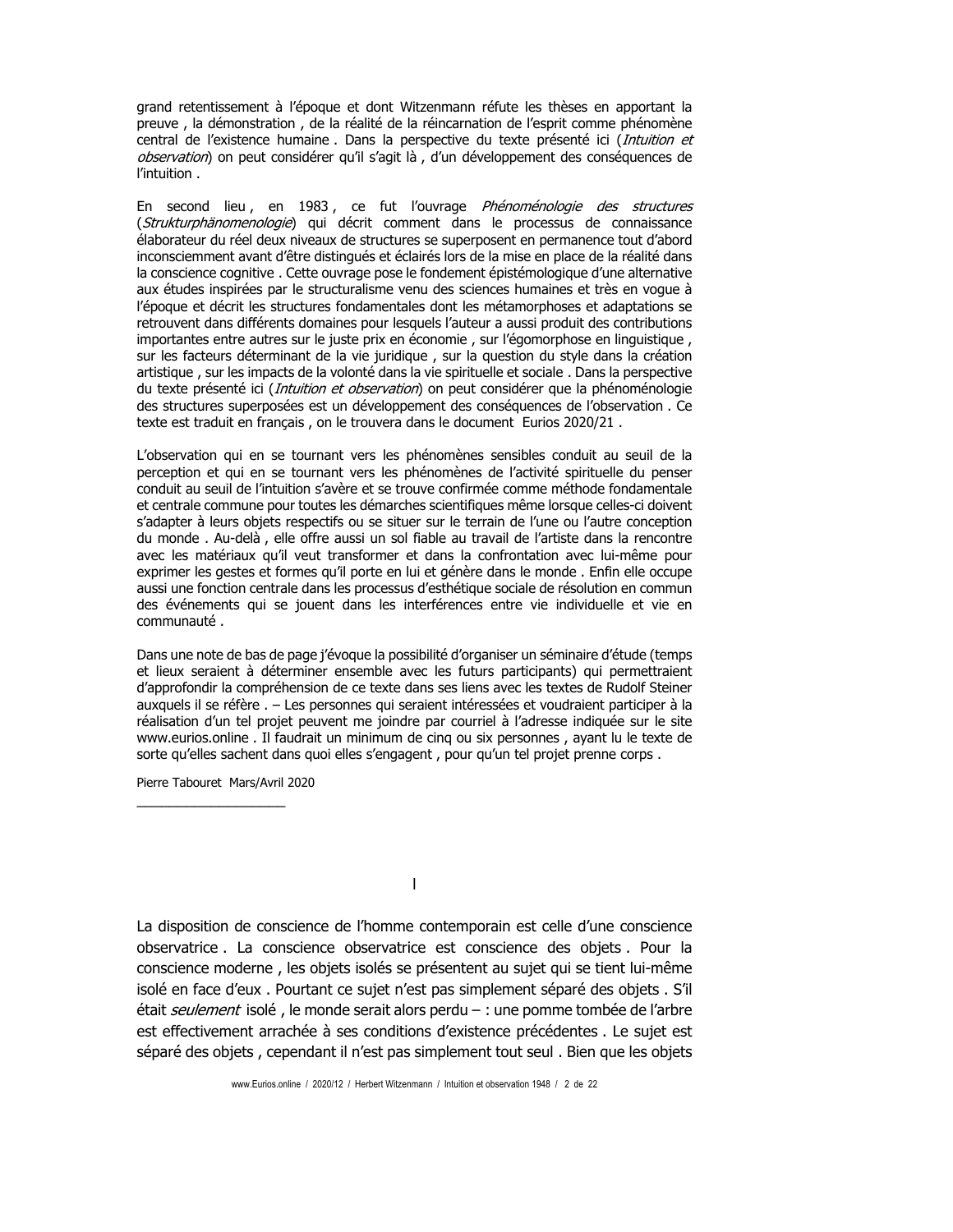lui soient étrangers et soient éloignés de lui, ils n'en restent pas moins présents devant lui. Se tenir face à face est la communauté avec ce qui pourtant est autre <sup>2</sup>. Or *observer*, c'est cela. Que rien d'autre ne puisse être indiqué comme essence de l'observer, c'est ce nous montre l'observation non-prévenue de soi, par laquelle l'observation se tourne sur elle-même.

L'homme moderne, s'il veut se comprendre soi-même, doit comprendre la disposition de sa conscience, reconnaître comment la conscience observatrice se rattache à la totalité de l'entité humaine, reconnaître quelle construction intérieure se montre à l'observation de soi et de quelles tâches se charge sa conscience. Pour l'homme moderne la compréhension de l'essence de l'observation se trouve au seuil de la connaissance de soi. Un premier apercu ou survol des questions qui se posent à cet endroit et des possibilités de réponses doit être présenté dans ces pages en partant des travaux fondamentaux pour la théorie de la connaissance Traits fondamentaux pour une théorie de la connaissance selon la vision goethéenne du et La philosophie de l'activité spirituelle <sup>3</sup> qui furent publiés par monde Rudolf Steiner.<sup>4</sup>

 $\mathbf{I}$ 

Nomme-t-on *expérience*<sup>5</sup> l'ensemble de ce que la conscience humaine englobe, alors il faut distinguer deux régions dans celle-ci. Les objets de l'une des régions sont *achevés* <sup>6</sup> sans participation du sujet (pour autant qu'ils sont donnés), les objets de l'autre région sont donnés seulement de par le fait d'une activité du sujet, ils sont donc *produits*<sup>7</sup>. Les objets donnés achevés (non pas les activités qui leur sont subordonnées – actes – de notre comportement conscient) sont nommés perceptions<sup>8</sup> par Rudolf Steiner<sup>9</sup>. De cette région se détache tout le domaine des

<sup>&</sup>lt;sup>2</sup> Ce vis-à-vis, qui est un s'apercevoir l'un l'autre, est une communauté avec ce qui pourtant est autre que soi . Se tenir l'un en face de l'autre, se voir réciproquement. Ndt.

<sup>3</sup> C'est la traduction française du titre que Rudolf Steiner a proposé de donner à la traduction anglaise de son livre Philosophy of spiritual activity. Je mentionne cette possibilité même si les différentes traduction française ont jusqu'à présent préféré le titre La philosophie de la liberté qui comme l'anglais Philosophy of freedom n'évoque pourtant pas la même chose que l'allemand Die Philsophie der Freiheit . Ndt.

<sup>450</sup> Dans les notes en bas de page, les citations et les renvois sont faits de la façon suivante : pour les Traits fondamentaux par la lettre E (pour Erkenntnistheorie) suivie de la page de l'édition de 1924 ; pour la Philosophie par la lettre P (pour Philosophie) suivie de la page de l'édition de 1921 ; les deux éditions sont celles de dernière main . Nda. - Comme il existe plusieurs traductions françaises de ces ouvrages je conserve les indications du texte original qui renvoient aux deux ouvrages mentionnés . Un groupe d'étude qui se pencherait de façon plus détaillée sur ces textes pourrait faire le travail de mise en correspondance avec l'édition de l'une ou l'autre de ces traductions . Un tel travail pourrait se faire au cours un séminaire d'étude de cet article. Les notes de bas de page indiquent donc en premier lieu, le cas échéant, le numéro de la note correspondante dans l'édition du texte allemand (1979) puis comme indiqué par l'auteur les renvois aux textes allemands E et P de Rudolf Steiner. Les retours internes vers d'autres notes mentionnent le numéros des notes de cette présentations . Par exemple : 00 230 E 194 - P 312 et suivantes . Cf. note 215 . - On trouvera parfois entre parenthèses () le terme ou l'expression de l'auteur en langue allemande, entre crochets [ ] des expressions synonymes ou complémentaires pour la transcription en langue française . Ndt.

<sup>551</sup> E 12 - 25

<sup>6 52</sup> E 43 - P 35, 36, 39, 46, 47 et suivantes

<sup>7 53</sup> E 12, 13, 29 et suivantes - P 49

<sup>8 54</sup> E 16, 46 et suivantes - P 49

<sup>&</sup>lt;sup>9</sup> Dans le cours de ma traduction je serai amené à utiliser aussi le terme percept comme synonyme de perception . Ndt.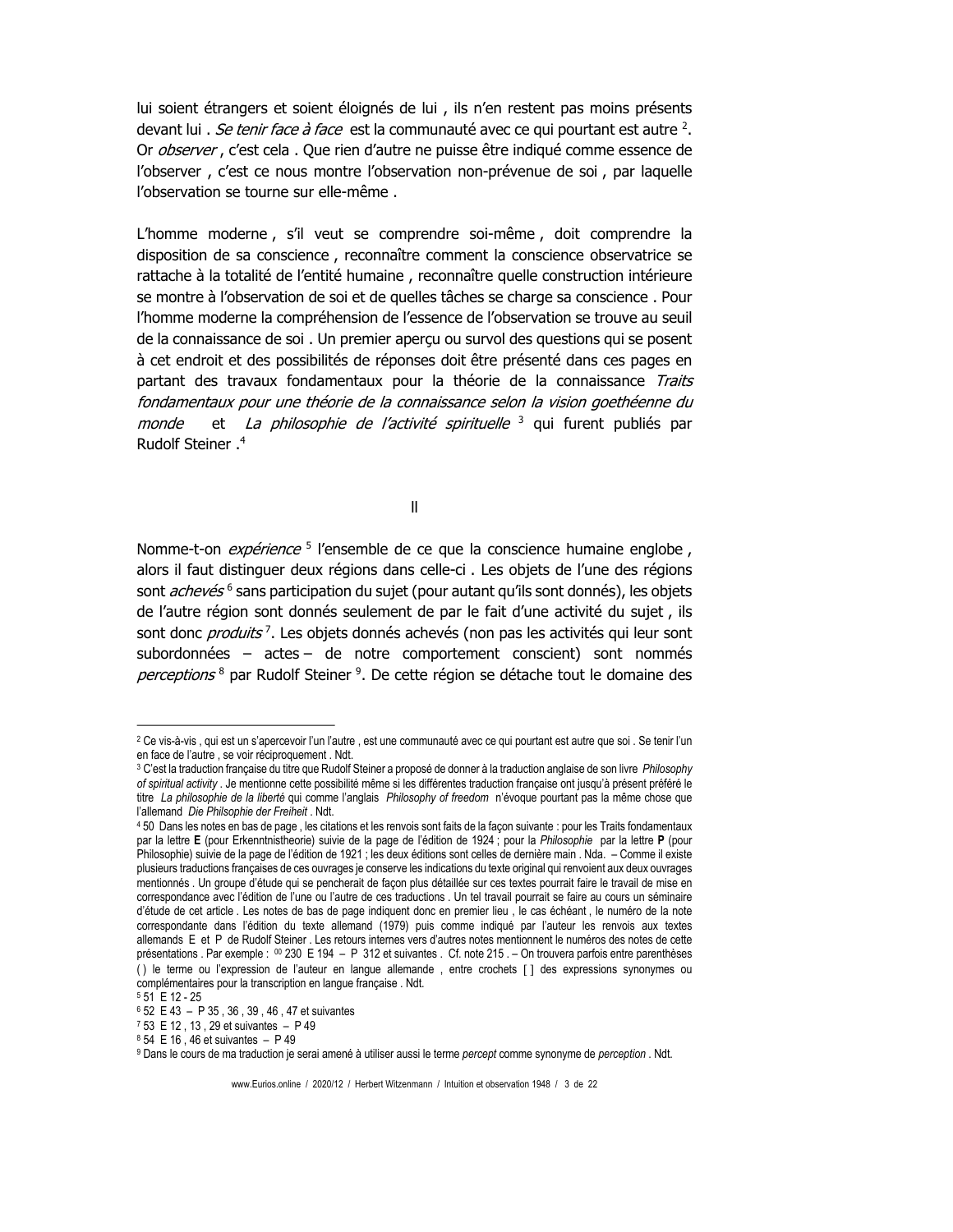donnés-produits<sup>10</sup>, qui résultent de l'intervention de notre propre activité, le penser<sup>11</sup>.

Ce qu'est le donné-produit n'est pas identique avec le domaine de l'intériorité. Bien plus c'est le domaine des perceptions qui englobe les percepts extérieurs et intérieurs, pour autant que ceux-ci apparaissent comme donnés-achevés. Désirs, sensations, sentiments, affects et autres déterminations intérieures sont autant d'expériences qui surgissent sans notre participation productive à l'horizon de notre observation, ce sont donc, au sens du terme tel qu'il fut introduit, ici des perceptions <sup>12</sup>. Des sentiment peuvent certes se rattacher à des concepts ou à des représentations et de cette facon être appelés arbitrairement à les accompagner ou à en résulter. Mais l'observation montre, que la production arbitraire se limite à celle de concepts et de représentations comme facteurs occasionnels et que les éléments de sentiments correspondants <sup>13</sup> (dans la dépendance des dispositions intérieures et des autres perceptions disponibles au même moment) surgissent avec le caractère du donné-achevé. Ce qui a été occasionné n'est pas, comme l'est le penser, un élément de l'activité qui l'a occasionné. Les sentiments peuvent être appelés (gerufen) mais ils ne peuvent pas être provogués (hervorgerufen) autrement dit produits. Le donné-achevé se trouve dans les circonstances qui lui sont propres comme un élément qui est produit par des forces dont l'origine reste tout abord cachée <sup>14</sup>. L'origine de forces productrices du penser est à l'opposé immédiatement visible <sup>15</sup>, parce qu'il se présente dans une auto-détermination complètement transparente. Dans l'apparition non voilée 16 de la production des concepts depuis leur fond producteur, le penser se distingue de tous les produits qui sont conditionnés par les circonstances dues à des influences extérieures.

Cela vaut aussi pour les *éclairs de pensée* (Einfälle). Ceux-ci semblent apparaître instantanément comme des éléments provogués par des circonstances, donnés achevés devant le champ de la conscience. L'observation montre cependant, que ce n'est qu'un aspect favorable particulier de ces circonstances (influences climatiques, humeur, préoccupation antérieure en rapport avec le problème) qui confère à une pensée le caractère apparent d'un éclair de pensée. Mais ce qui se distingue comme véritable pensée des éléments connexes (par ex. des sentiments) n'est, qualitativement dans ses caractéristiques d'être donné comme produit non sans ma participation, pas différent des pensées moins favorisées par des dispositions et circonstances et de fait laborieusement conquises <sup>17</sup>. Comme élément dépendant de ma propre activité cela se distingue sans équivoque de ceux qui sans ma participation et sans solliciter mon activité s'imposent à mon encontre.

<sup>17</sup> 59 E 29

www.Eurios.online / 2020/12 / Herbert Witzenmann / Intuition et observation 1948 / 4 de 22

<sup>&</sup>lt;sup>10</sup> 55 Voir note suivante

 $11\,55$  E 29, 30 (Cf. P 49), 65 - P 42, 45, 49, 56

 $12\,56$  E 24 - P 137

 $1367$  E 14, cf. 50 - P 40 et suivantes, 54 et suivantes, 142 et suivantes

<sup>&</sup>lt;sup>14</sup> 58 E 27, 65 - P 44

<sup>&</sup>lt;sup>15</sup> Voir note 14 <sup>16</sup> Voir note 14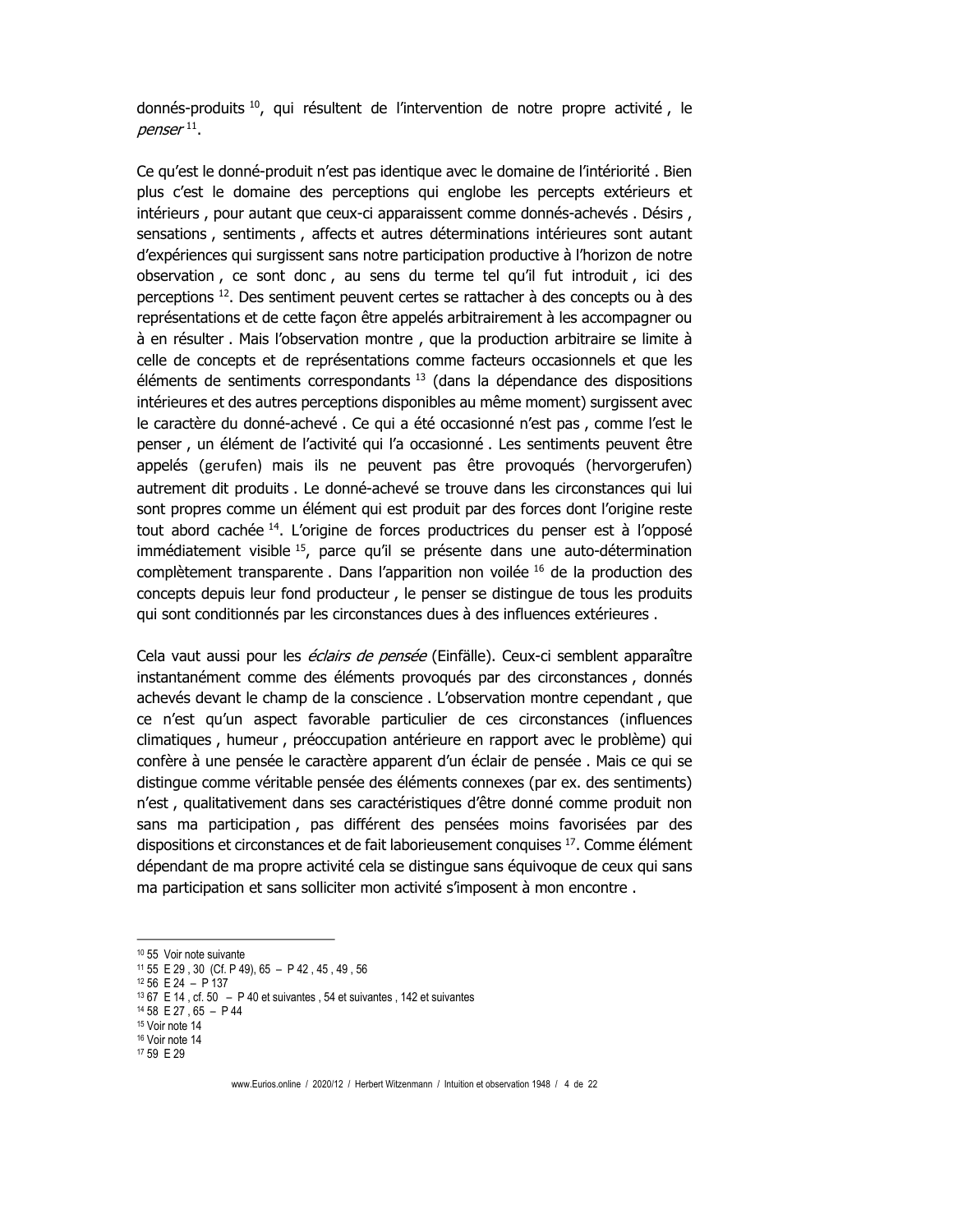L'exercice de différenciation entre les éléments données achevés ou produits lors de sentiments provoqués et d'éclairs de pensées sert à affiner l'acuité du sens d'observation qui est nécessaire à la compréhension de cet exposé.

En correspondance avec la distinction des régions objectives, les façons par lesquelles le sujet se tient en face du donné vont être nommées différemment. La confrontation particulière dans laquelle des perceptions sont données au sujet, est nommée observation<sup>18</sup> par Rudolf Steiner. La confrontation particulière dans laquelle des concepts et des idées sont donnés au sujet, est nommée *intuition* 19 par Rudolf Steiner. Les modes de subjectivités, qui apparaissent lors de l'observation et de l'intuition, affichent certes des différences considérables. La suite de ces considérations va devoir apporter des éclaircissements à tout cela. Puisqu'une compréhension de l'essence de l'intuition est nécessaire pour une juste appréciation des observations qui peuvent être faites en observant l'observation ellemême, c'est vers l'intuition que doit se tourner tout d'abord notre attention.

 $III$ 

La forme, que prennent les concepts lorsqu'ils apparaissent dans notre conscience, n'est tout d'abord (aussi longtemps que l'on ne porte attention qu'à leur mode d'apparition) pas différente de celle des donnés-perceptibles-achevés que nous observons <sup>20</sup>. Le concept aussi se présente tout d'abord dans une confrontation au sujet qui en prend conscience <sup>21</sup>. Il est ainsi séparé distinct de celui-ci et simultanément uni avec lui. La confrontation, comme réunion avec ce qui séparé est distinct, ne peut être dans la région des perceptions que constatée immédiatement et retenue comme caractéristique de la conscience observatrice . La confrontation elle-même cependant, sa relation avec l'entité humaine et l'ensemble de la réalité, reste tout d'abord une énigme. Dans la perspective de la conscience intuitive il est possible toutefois de répondre à l'interrogation sur les fondements essentiels de la confrontation.

Observons comment un *concept* apparaît dans la conscience, nous remarquons qu'il se montre sous deux faces différentes : d'un côté comme un produit de notre activité de penser, comme un accomplissement, un acte, de l'autre côté comme un contenu [un ou une pensé/e]. Un concept a donc une face subjective et une face *objective*<sup>22</sup>. Le remarquable logicien Bernhard *Bolzano* (1781-1848) nous rend attentifs au fait que nous pouvons apercevoir cette différence à l'aide du raisonnement hypothétique suivant : S'il n'y avait pas d'être pensant, il serait vrai

<sup>&</sup>lt;sup>18</sup> 60 E 12, 15 - P 28, 37, 38, 57, 59, 61 et suivantes

<sup>19 61</sup> E 29 - P39 et suivantes . - E 26, 55, 71, 56 et suivantes, 84 et suivantes. - P 97, 150, 249, 258, 109, 266 et suivantes

<sup>&</sup>lt;sup>20</sup> 62 P 38 et suivantes

 $2163$  E 14  $.12$  – P 47  $.48$  et suivantes

<sup>&</sup>lt;sup>22</sup> 64 E 33 (comparer avec 55), 30 - P 257, 267 - E 34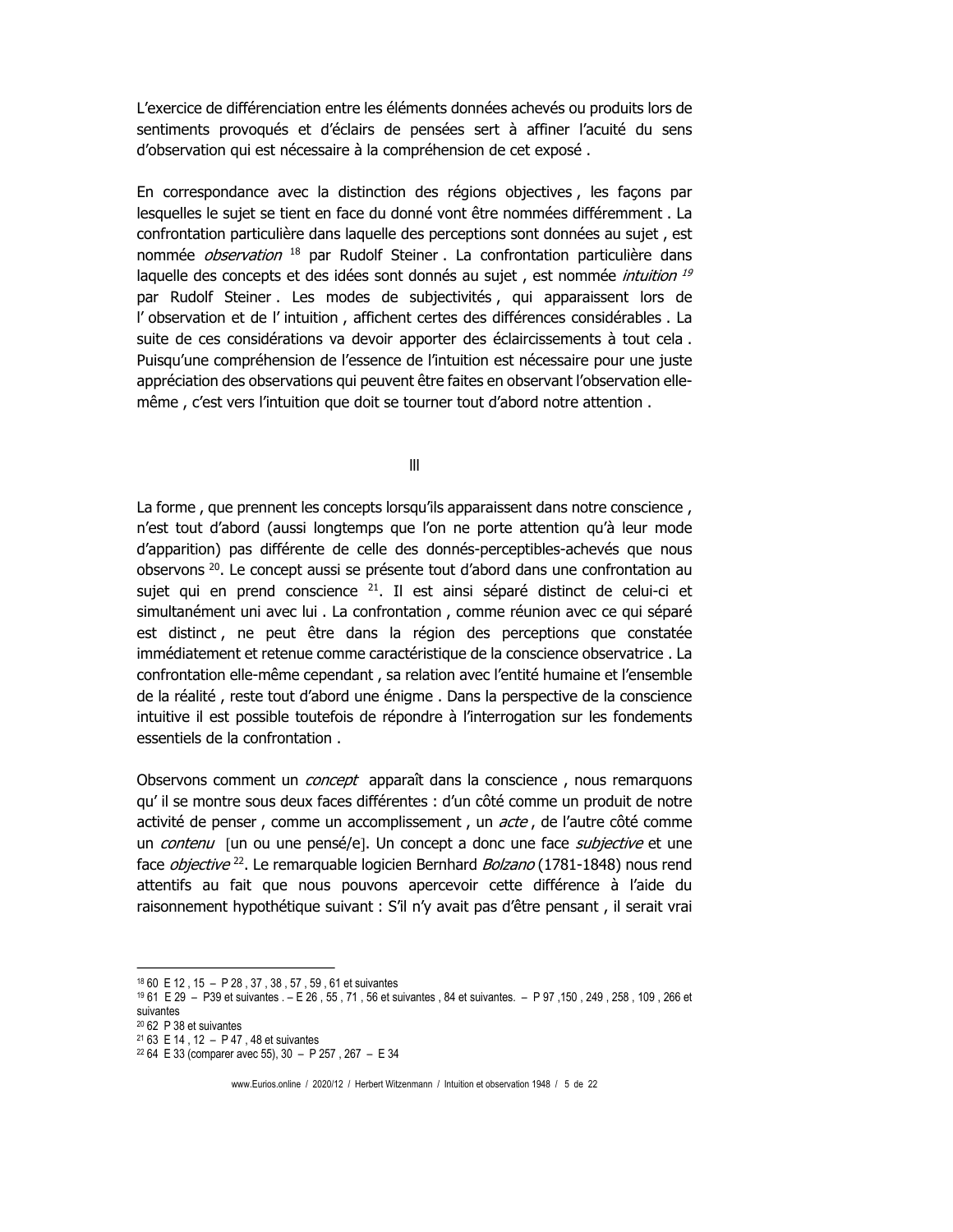qu'il n'y a pas d'être pensant. Le contenu conceptuel de cette proposition est valable indépendamment du fait qu'il soit pensé ou non par un sujet.

La différence entre acte du penser et contenu du penser va être saisie précisément par les observations suivantes :

1. Nous ne pouvons pas *relier*<sup>23</sup> des concepts de facon arbitraire mais seulement en tenant compte de leur contenu (par ex. les concepts : tout, partie, grandeur, ne peuvent pas s'accorder dans le jugement « La partie est plus grande que le tout.») L'acte de penser produit un contenu selon les propres lois de celui-ci.

2. Les *contenus* ne sont pas comme les actes (simultanément) des manifestations de notre subjectivité. Il ne pourraient pas sinon être reliés du fait de lois nonsubjectives qui leurs sont propres <sup>24</sup>.

3. De ce fait les concepts sont, de par le contenu, de caractère général par rapport au sujet [particulier]. L'acte de penser est l'acte temporel spécifique d'un sujet déterminé. Le contenu de penser n'est (ce qui peut être compris immédiatement du fait des observations précédentes) pas différent dans différentes têtes. Les contenus conceptuels sont *communs-à-tous-les-sujets* (subjektsallgemein), [généraux au-delà des sujets, supra-subjectifs]<sup>25</sup>.

4. Les contenus conceptuels sont aussi généraux au-dessus des objets. Cette caractéristiques de généralité ne peut pas être comprise seulement par la comparaison entre concept et objet mais peut l'être aussi immédiatement du fait des observations précédentes . Ceci est important car l'acuité du sens d'observation pour la différence entre la face subjective et la face objective du conceptuel s'aiguise par-là. Les concepts comme contenu ne sont pas des modalités de manifestation d'un sujet, ils ne sont pas spécialisés comme celui-ci (par de multiples relations objectives). Chaque concept se montre bien plus dans une unité ininterrompue avec tous les autres concepts pensables, avec la totalité des relations idéelles, avec l'unité du penser. Chaque concept est ainsi un représentant de tout le penser possible, c'est-à-dire de toutes les relations pensables <sup>26</sup>. Les concepts sont des relations entre eux, indépendamment de leurs objets. Les concepts sont en ce sens *communs-à-tous-les-objets* (objektsallgemein), [généraux au-dessus des objets, supra-objectifs]. Les concepts, du fait qu'ils sont des modalités de mise en relation, s' interprétant elles-mêmes, ne sont pas des relations individualisées mais des modes (ou classes) de relations.

5. Le penser est comme acte une activité individuelle mais comme contenu un tout se tenant en soi-même, il est au-delà des sujets et des objets. Ces deux concepts se tiennent comme contenu à côté de tous les autres contenus du penser. Ils sont donc, indépendamment d'un acte qui leur serait subordonné, simplement du fait de leur contenu, intégrés dans une relation d'ensemble plus vaste qui les englobe et qui les détermine <sup>27</sup>. Le penser est en englobant sujet et objet (absolue) *totalité*.

26 69 E 44 et suivante, 41

<sup>&</sup>lt;sup>23</sup> 66 E 31, 26 - P 43 et suivantes - E 62 - P 96 et suivantes

<sup>&</sup>lt;sup>24</sup> 67 E 32

 $2568$  E 57 - P 92 et suivantes

<sup>&</sup>lt;sup>27</sup> 70 P 60 et suivantes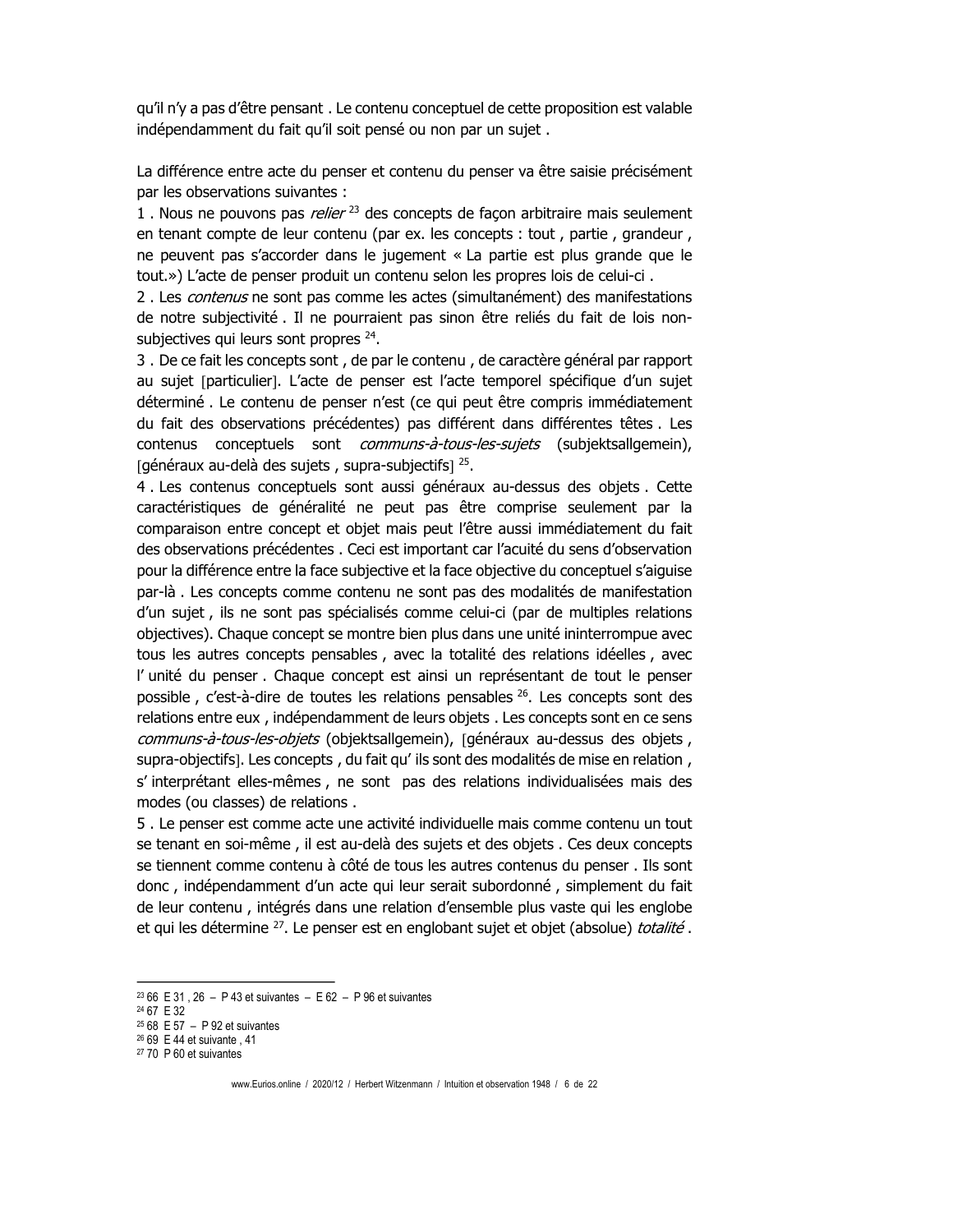En prenant conscience de la différence entre acte de penser et contenu de penser leur relation qui se montre avec la même transparence ne doit pas être perdue de vue. Nous n'avons besoin pour cet aperçu que du seul concept de mettre-en-avant (hervorbringen), *produire* . Par nos actes de penser nous mettons les contenus de penser correspondants en avant <sup>28</sup>, nous les produisons sans que ceux-ci, comme nous l'avons vu, soient de nature subjective. Mais comment déterminons-nous l'acte de penser dans son rapport au contenu de penser ?

Le contenu de penser se détermine lui-même de par les lois propres qui l'habitent. Il se place lui-même par sa détermination et ses particularités propres dans l'ensemble des relations idéelles <sup>29</sup>. Oui, il n'est rien d'autre que cette relation d'ensemble se manifestant dans un représentant 30. De ce fait, il satisfait de luimême notre besoin de connaître parce qu'il représente la possibilité de la connaissance (de la relation) en lui-même et n'a pas besoin d'être à nouveau complété lui-même par une relation supplémentaire. Nous devons donc essayer d'intégrer l'acte de penser lui-même dans cette relation . Ceci ne sera possible que lorsque nous l'aurons placé très précisément devant le regard observateur qui se tourne vers lui.

Les contenus de penser sont introduits dans la conscience par des actes de penser. Ils se différencient comme des éléments donnés-produits des autres contenus de conscience qui sont des éléments donnés-achevés 31. Nous obtiendrons des éclaircissements sur l'essence (Wesen) des contenus de penser et sur l'essence des actes de penser qui leurs sont dédiés par les trois moments d'observation psychique suivants, au cours desquels, accomplissant cet exercice, le penser s'éclaire luimême:

1. L'acte de penser, en tant que fait-de-produire devenu indirectement conscient, est un donné-produit car il ne se produit pas lui-même sans notre participation. Les contenus de penser sont produits car les actes de penser partagent avec eux leur propre trait constitutif (Beschaffenheit). L'objection, que ce trait constitutif serait illusoire, n'est pas pertinente. Car l'observation, qui est ici déterminante, concerne l'acte du penser tel qu'il se présente de façon directe, immédiate, tel qu'il est conscient. De plus ce qui n'est pas conscient, si cela devait avoir de l'importance dans ce contexte, ne pourrait être interprété que par ce qui est conscient, l'inverse ne serait pas possible. Par ailleurs le conscient (pas ce qui est inconscient) conduit vers le penser qui se détermine soi-même et par lequel l'inconscient non seulement en tant que tel mais aussi dans sa relation avec d'autres manifestations se trouve déterminé. Pour que l'acte de penser soit reconnu comme contenu de conscience je dois moi-même en faire le contenu résultant d'un acte de penser qui le visait. Je

<sup>&</sup>lt;sup>28</sup> 71 E 34

<sup>&</sup>lt;sup>29</sup> 72 P 57

<sup>30 69</sup> E 44 et suivante . 41

<sup>31 71</sup> E 34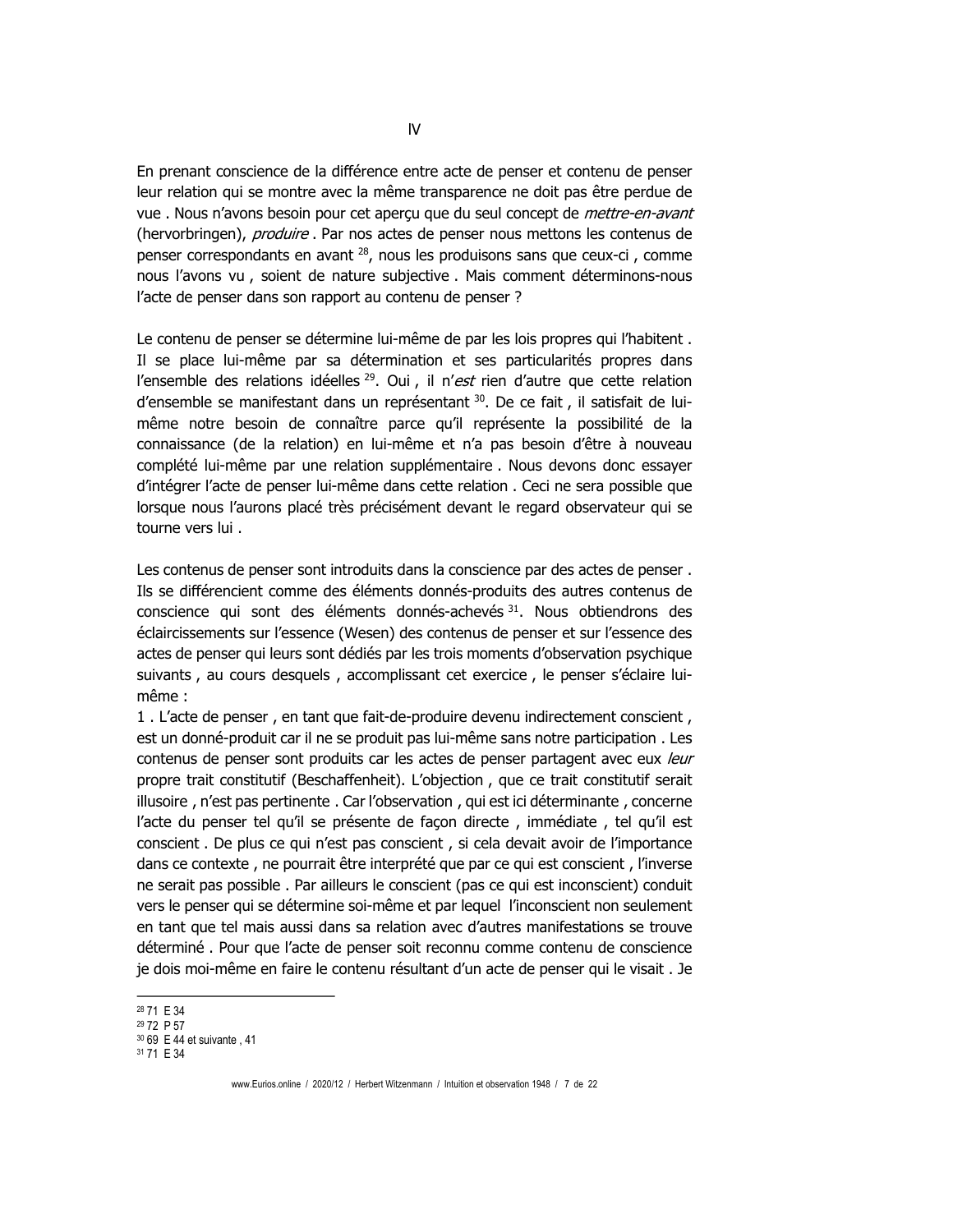dois donc penser l'acte de penser préalable (qui fut nécessaire à la mise-en-avant du concept pensé précédemment). Car penser, c'est produire un contenu de penser par un acte de penser. Penser consiste toutefois toujours à penser un contenu de penser déterminé, à penser sa mise-en-avant par un acte qui lui est subordonné et dédié. Contenu, dans ce cas précis [où nous voulons comprendre ce qu'est l'acte de penser], est cette figure de penser (Denkgebilde) qui, avant qu'elle soit pensée par un contenu actualisé qui lui est subordonné, produit elle-même un contenu de penser (car produire est un trait essentiel de l'acte). Je produis donc en penser l'acte pour penser un acte par un acte qui en est le contenu. Par cette rencontre de mes actes, je me sais comme celui qui identique en eux se rencontre lui-même en eux comme « je  $\gg$ <sup>32</sup>. Le je est lors de la production pensante active d'un acte de penser comme contenu de penser lui-même penser<sup>33</sup>.

2. Ainsi j'accède à la compréhension du fait que contenu de penser et acte de penser sont uniformément de même nature, une *uniformité* (Gleichartigkeit) qui n'est pas donnée achevée, mais qui doit sans cesse se reconstituer, continuellement être produite et actualisée 34.

3. Mais l'acte de penser n'est pas seulement de même nature uniforme que les contenus de penser. Il est aussi dans une relation d'ordre tout particulier différente avec chaque contenu. L'acte, qui est subordonné au contenu conceptuel triangle, n'est pas approprié pour produire le contenu conceptuel mammifère. L'acte de penser de par son contenu est donc lui-même un penser producteur subordonné et qualifié de façon spécifique pour le contenu de penser correspondant 35.

On constate en s'appuyant sur les observations précédentes que lors de l'acte de penser le je premièrement se donne lui-même des contenus idéels, ceux donc qui se trouvent devant lui comme contenus conceptuels <sup>36</sup>, deuxièmement qu'il se place de cette façon en restant dans le même élément comme un semblable (Gleiches) en face d'un semblable (Gleiches)<sup>37</sup>, troisièmement qu'il est se créant soi-même [indépendamment], se produisant soi-même [acte] et produit par soi-même [contenu] dans une unité circonscrite en soi-même formant du semblable par du

<sup>32</sup> Sans vouloir empiéter sur la réflexion personnelle du lecteur, la compression de la phrase allemande en si peu de mots, à peine transposable, appelle des périphrases pour essayer de rendre ce passage mieux compréhensible : « Quand je pense, j'accomplis un acte qui produit un contenu. Ce contenu provient de cet acte précis qui lui est dédié. Si je prends pour contenu (que je dois produire) l'acte de penser un contenu, je dois accomplir un acte dont le contenu produit fut avant de l'être lui-même un acte de penser producteur de contenu . Il se produit là , comme une collision entre deux moments actes de penser producteurs de contenus, une confusion de l'acteur qui pour penser l'acte qu'il a accompli doit se penser lui-même comme acteur devenant ainsi contenu. Cette rencontre a l'aspect d'une auto-détermination par un retournement du penser sur lui-même, c'est l'émergence du « je » qui pensant se pense lui-même .» Il n'est pas sûr que cela soit plus clair ainsi mais c'est une tentative de formuler cette observation en français en se dégageant un peu des exigences de la traduction. Ndt

<sup>33 73</sup> P 47

<sup>34 74</sup> E 30, 31 - P 45, 47

<sup>35 75</sup> P 49, 267. - La première étape doit être distinguée de la troisième. Lors de la première le je fait l'expérience d'un acte de penser déjà accompli. Par le fait qu'il se donne lui-même ce faisant le contenu de son activité pensante, il fait l'expérience de s'introduire lui-même dans le penser . Lors de la troisième étape il fait l'expérience du succès de son activité. Lors de cette étape, le penser s'autoproduisant comme être surgissant et se déployant à partir de soi-même devient une expérience vécue . Nda.

<sup>&</sup>lt;sup>36</sup> Voir note 33 : P47

<sup>37</sup> Voir note 34 : E 30, 31; P 45, 47

www.Eurios.online / 2020/12 / Herbert Witzenmann / Intuition et observation 1948 / 8 de 22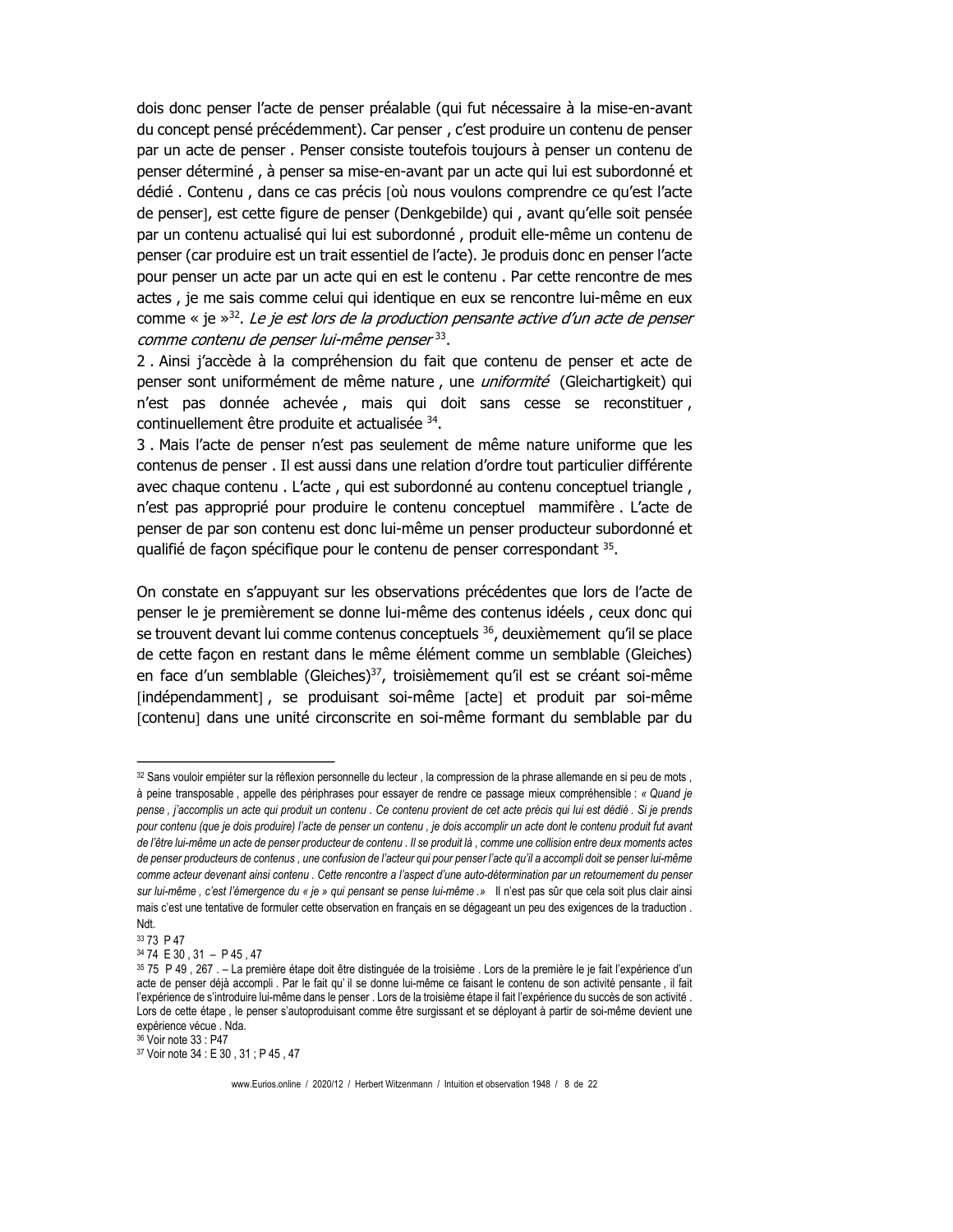semblable et du semblable pour du semblable 38 39. La contenance objective (objektive Inhaltlichkeit) du penser et le potentiel subjectif d'activation (subjektive Akthaftigkeit) du penser sont en fait un seul et même être. Seulement celui-ci se présente par deux côtés, deux faces distinctes. Objectivité et subjectivité sont ici les faces ou formes d'une seule figure *unique*<sup>40</sup>. Quand un contenu de penser se trouve devant l'acte intuitif, alors nous observons une relation dans laquelle semblable pour semblable et semblable par semblable sont des modalités données<sup>41</sup>. L'acte intuitif puise dans la plénitude subjective des possibilités de parenté spirituelle l'union spirituelle avec la plénitude objective de réalité d'un paysage spirituel. Par-là, en prenant simultanément conscience de soi intérieurement, le « je » se fait je.

Nous sommes ainsi parvenus à une compréhension de l'être de la *confrontation* (Gegenüberstehen), de la *relation dans la séparation* <sup>42</sup>. Nous nommons ce qui dans notre être se trouve dans la confrontation subordonné à un élément séparé, sens<sup>43</sup>. Intuition et observation peuvent du fait de cette propriété qui leur est commune être considérées comme des sortes de sens <sup>44</sup>. Une compréhension pour l'essence d'un sens ne s'obtient tout d'abord que dans la cas de l' intuition. Sens est ici, dans cas, ce semblable auquel du semblable est donné (par production), ce semblable qui voit (du fait de l'uniformité) du semblable et par-là, en voyant un élément objectif, se voit soi-même.

 $\overline{V}$ 

Tournons-nous maintenant vers l'observation . Elle a en commun avec l' intuition la sensibilité qui percoit, la relation avec ce qui est autre dans le vis à vis. Ici aussi, le sujet est subordonné par un élément actif à l'objet. Quand j'observe un arbre, plusieurs sens (les sens de la vue, de l'odorat, du toucher, de l'équilibre, du mouvement et ainsi de suite) sont tournés vers l'objet. Chacun de ces sens se trouve dans l'acte d'observer subordonné à un contenu déterminé. Une compréhension, pour la relation intérieure des liens qui ce faisant deviennent visibles entre observer et être observé, n'est pas disponible aussitôt comme dans le cas de l'intuition, puisque le concept du produire n'est pas applicable immédiatement à l'observation. Car c'est bien l'une des propriétés essentielle de

<sup>&</sup>lt;sup>38</sup> Voir note 35

<sup>39 76</sup> Dans ses exposés ultérieurs Rudolf Steiner utilise pour désigner le penser, qui est présenté ici dans les deux premières étapes et qui se découvre, s'éclaire et se déploie dans la polarité-acte-contenu, les expressions : imagination et inspiration, alors qu'il n'utilise le terme : intuition, que dans le sens du vécu présenté ici dans la troisième étape, Imagination, inspiration et intuition sont, comme degrés du penser prenant progressivement conscience de son être, des niveaux de conscience qui dans leur essence sont déjà des expériences vécues au sein l'expérience vécue du penser. Leur développement vers des formes et des forces spécifiques de connaissance est décrit de façon détaillée par Rudolf Steiner dans ses ouvrages ultérieurs qui se construisent sur les exposés de la théorie de la connaissance qu'il a présentés dans ses Traits fondamentaux pour une théorie de la connaissance et dans sa Philosophie de l'activité spirituelle. Nda.

<sup>40 77</sup> P 61

<sup>41 78</sup> P 47, 267

<sup>42 79</sup> E 14 comparer à P 47

<sup>43 80</sup> E 12.24

<sup>&</sup>lt;sup>44</sup> 81 E 43 et suivantes, 56, 57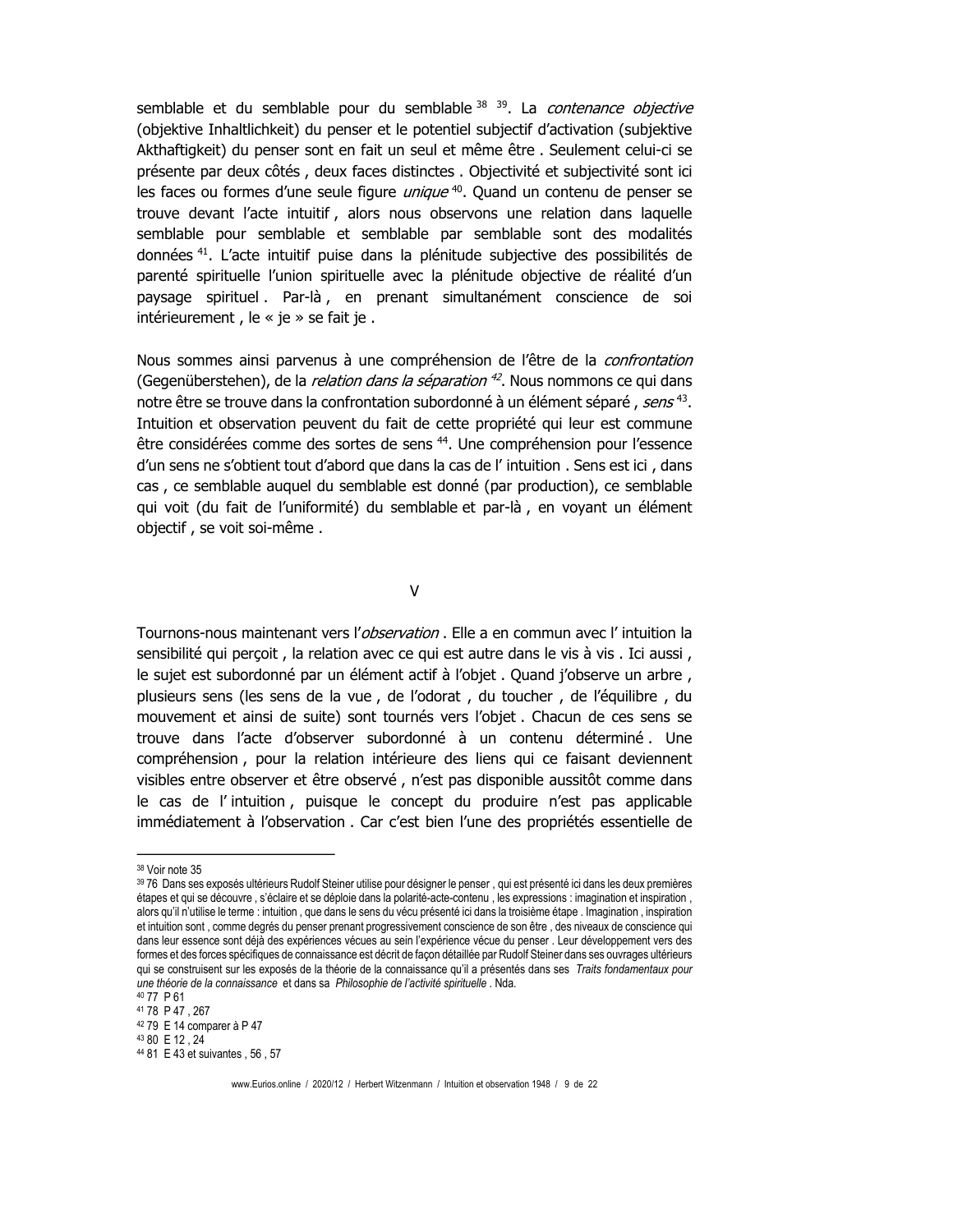l'observation qu'elle tire son contenu comme donné-achevé de ce qui est soustrait à l'influence subjective. Pour résoudre l'énigme de l'observation il faut trouver un autre passage par le penser.

Partons du fait que ne sont tout d'abord données à observer que des singularités <sup>45</sup>. On s'apercoit immédiatement que l'éclatement en éléments singuliers est une propriété essentielle de l'observation. Si les relations étaient données de la même façon que les singularités, il n'apparaîtrait aucune différence pour l'observation <sup>46</sup>. Le monde serait d'une monotonie complètement floue. Nous ne devons la possibilité de distinguer, de différencier, qu'au fait que les relations conceptuelles ne soient pas des donnés-achevés mais qu'elles doivent tout d'abord être produites par notre penser pour être ajouter aux éléments qui sont donnés-achevés.

L'observation se déroule en premier lieu comme une suite d'observations singulières. Chacune de ces observations a la forme d'être-là (Diesheit), la forme d'une singularité isolée <sup>47</sup>. Les singularités isolées sont tout simplement différentes les unes des autres<sup>48</sup>. Ce qui est semblable tombe ensemble dans l'indifférenciation. Même des objets qui dans toutes leurs autres particularités seraient complètement semblables, se trouveraient (si de tels objet pouvaient exister) comme contenus d'observations distincts en différents temps et lieux, ils seraient donc dissemblables et feraient l'objet de différents actes d'observer. Autrement nous ne serions pas confrontés à une multitude d'objets mais nous n'aurions à faire qu'à un seul et même objet.

<sup>45 82</sup> Voir la note 43 - E 12 et suivantes, 17 - P 37, 129, 61

<sup>46 83</sup> E 16 : La différenciation des singularités perceptibles entre elles ne doit pas être confondue avec l'activité différenciatrice du penser analytique (Verstand), voir 48 et suivantes . - P 45 : Le penser ne peut pas être découvert, comme les penseurs matérialistes tentent de le faire, de la même manière que les autres objets contenus dans le monde « par un simple processus d'observation ». Bien plus le penser se soustrait à « l'observation normale » et n'est accessible que par un « état exceptionnel » de l'observation, par l'intuition . De même [que les matérialistes] la conscience naïve (le réalisme naïf), dont le premier axiome est : « Rien n'existe qui ne puisse être percu .» et pour laquelle les concepts ne sont que des ombres reproduisant les perceptions, essaye de différentes manières de saisir les relations sous forme de perceptions (85) : l'âme comme une matière sensible très fine dans la croyance naïve en son l'immortalité fantomatique (122), la manifestation corporelle de dieu comme preuve de sa réalité (123), la formation de ce qui est éphémère par des forces invisibles analoques dans leurs formes d'existence aux choses visibles (124 et suivantes), l'être divin agissant comme un être anthropomorphe (125), la moralité comme résultat d'éléments régulateurs perceptibles (principes autoritaires : 179 ; voix de la conscience : 180, 161, 183), les faits naturels comme les résultats d'intentions non-perceptibles d'un démiurge tendant vers des buts réels analogues à des buts humains (191 et suivantes). Les conceptions dualistes du monde, qui se représentent la réalité comme un « en soi » (transcendant) dans un au-delà inaccessible à la conscience humaine, conçoivent de la même façon les relations conceptuelles analogues aux perceptions, elles sont donc, de la même manière que le matérialisme, des réalismes naïfs inconscients qui s'ignorent (104 et suivantes). Le vécu des différenciations lors des observations concrètes contraint les représentants de ces conceptions du monde a transposé les relations qu'ils se représentent par analogie comme de la réalité perceptible dans une monde métaphysique (126). La tentative de concevoir les relations comme des perceptions toutefois inaccessibles à l'observation (comme c'est le cas dans de nombreuses approches en physique, en physiologie et dans tous les modes de représentation dualistes métaphysiques , cf. 100 et suivantes , 116 , 120 et suivantes , 125 , 127 et suivantes) conduit nécessairement au concept absurde (Unbegriff) de « perception imperceptible » (126, 127, 180). <sup>47</sup> 84 E 41 et suivantes ; comparer P 46, 101

<sup>48 85</sup> E 41, 70 : Ce qui est constant ne se trouve dans ses différentes modifications ou adaptations (métamorphoses particulières) qu'avec l'aide d'une expérimentation idéelle ou réelle au cours de laquelle les modifications particulières sont séparées, isolées, puis à nouveau regroupées . C'est une « expérience supérieure au sein de l'expérience ». Cf. le texte de l'auteur L'idée goethéenne de l'expérimentation et les sciences modernes, un des chapitres non encore traduit de l'ouvrage Intuiton und Beobachtung.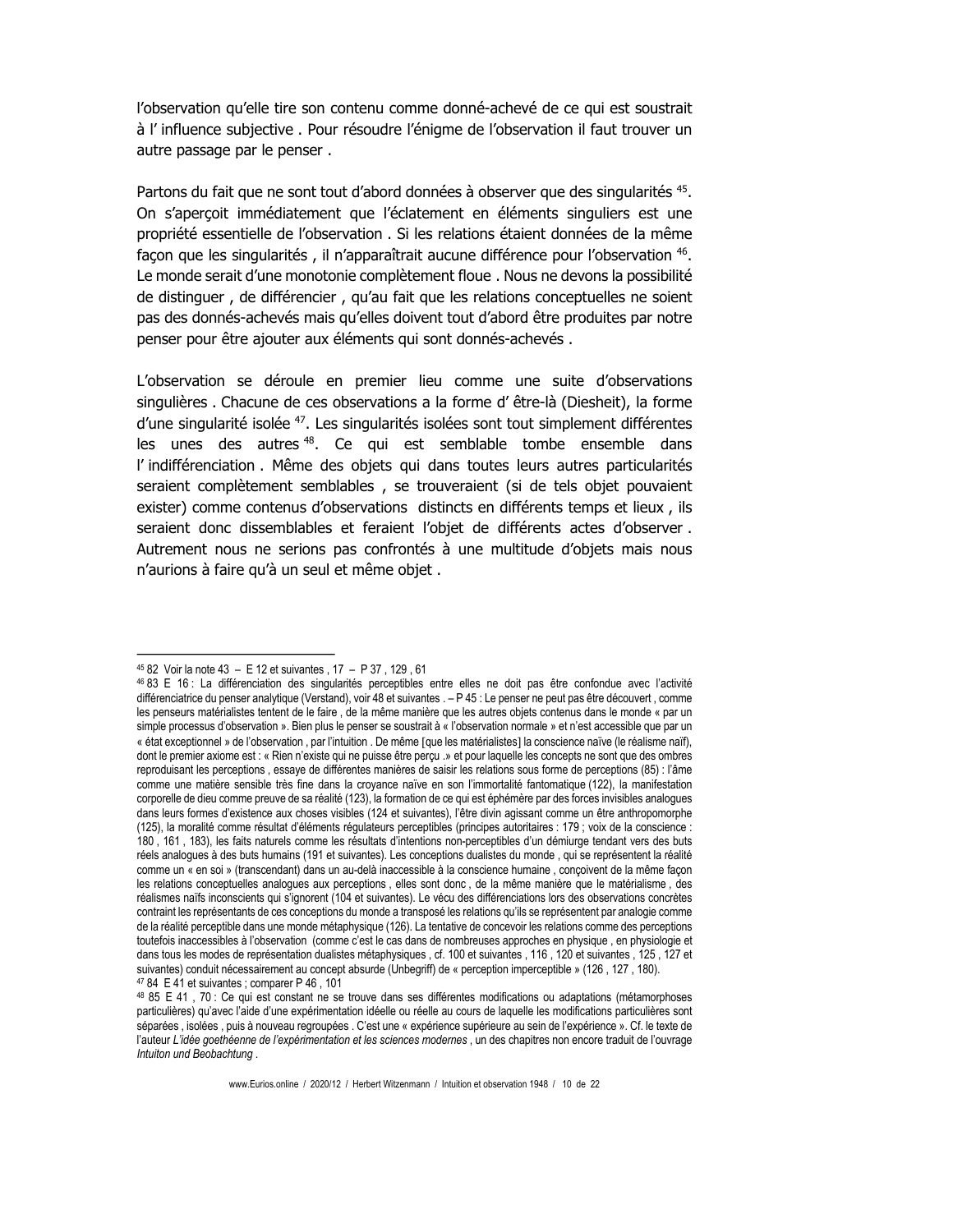La propriété caractéristique de cette différenciation continue de tous les objets d'observation nous devient claire lorsque nous neutralisons toutes les relations, renoncons à tous les ajouts conceptuels, déconstruisons tous les liens, par lesquels nous relions continuellement les unes aux autres de façon ordonnée les observations isolées. Si nous nous demandons, qu'avons-nous obtenus avec les isolements complets résiduels qui se montrent encore à nous, nous devons remarquer que tous les liens des objets entre eux et en eux-mêmes, dans leurs propres champs (Infeld) et dans les champs alentours (Umfeld), mais aussi tous les liens des objets au sujet, sont de nature conceptuelle. Dans aucun de tous ces liens ne nous est donné ce qui différencie et qui appartient à l'essence de l'observation.

Il est très important de prendre conscience avec toute l'énergie de l'observation de ce qui de cette façon comme pure perception, comme agrégat d'éléments déliés, sans relations, différents les uns des autres et complètement isolés, persiste devant nous . Si l'on adopte un comportement (réducteur<sup>49</sup>) de retenue<sup>50</sup> de tous les liens, alors n'apparaissent plus du tout, disparaissent complètement les complexes et leurs conséquences résultant des choses et des situations, les faits contraignants et les majorités oppressantes, les totalités et leurs parties, les mouvements et les progressions. Déjà lorsque nous parlons d'un nombre plus important de choses, nous distinguons et nous regroupons, nous relions certaines choses à d'autres, nous attachons des singularités et des concepts<sup>51</sup>. De plus chaque *mouvement* comme succession de stades d'une progression est une réunification d'observations (donnés-achevés) et de concepts  $52$ . En parlant d'une table, je rassemble un grand nombre d'observations très diverses à l'aide d'un concept pour déterminer un objet <sup>53</sup>. Si au lieu de cela, je parle de taches de couleurs devant un mur, j'ai du fait de l'utilisation du pluriel, des positionnements dans l'espace et aussi de par l'utilisation des appréciations qualitatives <sup>54</sup> des couleurs (lesquelles servent la répartition et la différenciation au sein de l'espace de variation de ce qui est comparable, donc de ce qui représente un ensemble de liens) eu recours plusieurs fois à des éléments conceptuels.

Les choses lorsqu'elles sont seulement distinguées tombent en dehors de l'existence commune partagée avec les autres. Mais s'effondrent aussi en elles-mêmes. La multiplicité, dans laquelle les choses se déploient vers l'intérieur comme dans des liens extérieurs (cela vaut de même pour chacune de leurs parties), est maintenue

<sup>49 86</sup> P 61

<sup>50 87</sup> E 13 51 88 F 54

 $5289$  P 89 et suivantes – E 67, 48 – P 109; Cf. Réflexions épistémologiques à propos du problème du mouvement, un des chapitres de l'ouvrage Intuiton und Beobachtung. (Traduction documents Eurios 2020/29).

<sup>53 90</sup> Les objets ne sont pas des sommes de perceptions caractéristiques (Cf. note 52) mais des structures de regroupement d'éléments par des concepts : P 77 et suivante

<sup>54 91</sup> La distinction de qualités (propriétés et caractéristiques) – comme activité conceptuelle compréhensible – ne doit pas être confondue avec la différenciation complètement indéterminée rencontrée dans le champ des perceptions concrètes et sans concept (Cf. note 46). Ce que sont ces pures différenciations sans concept et sans lien, ne se laisse pas dire avec des mots à l'aide desquels ne peuvent être exprimées que des représentations seulement. C'est pourquoi on ne peut pas donner d'indications ou d'enseignement théorique à propos des pures différenciations. On ne peut s'en approcher que par une démarche d'exercices. Avec des mots on peut seulement d'orienter l'attention dans la direction où l'expérience pourra s'accomplir. (E 23 et suivantes ; Cf. note 65)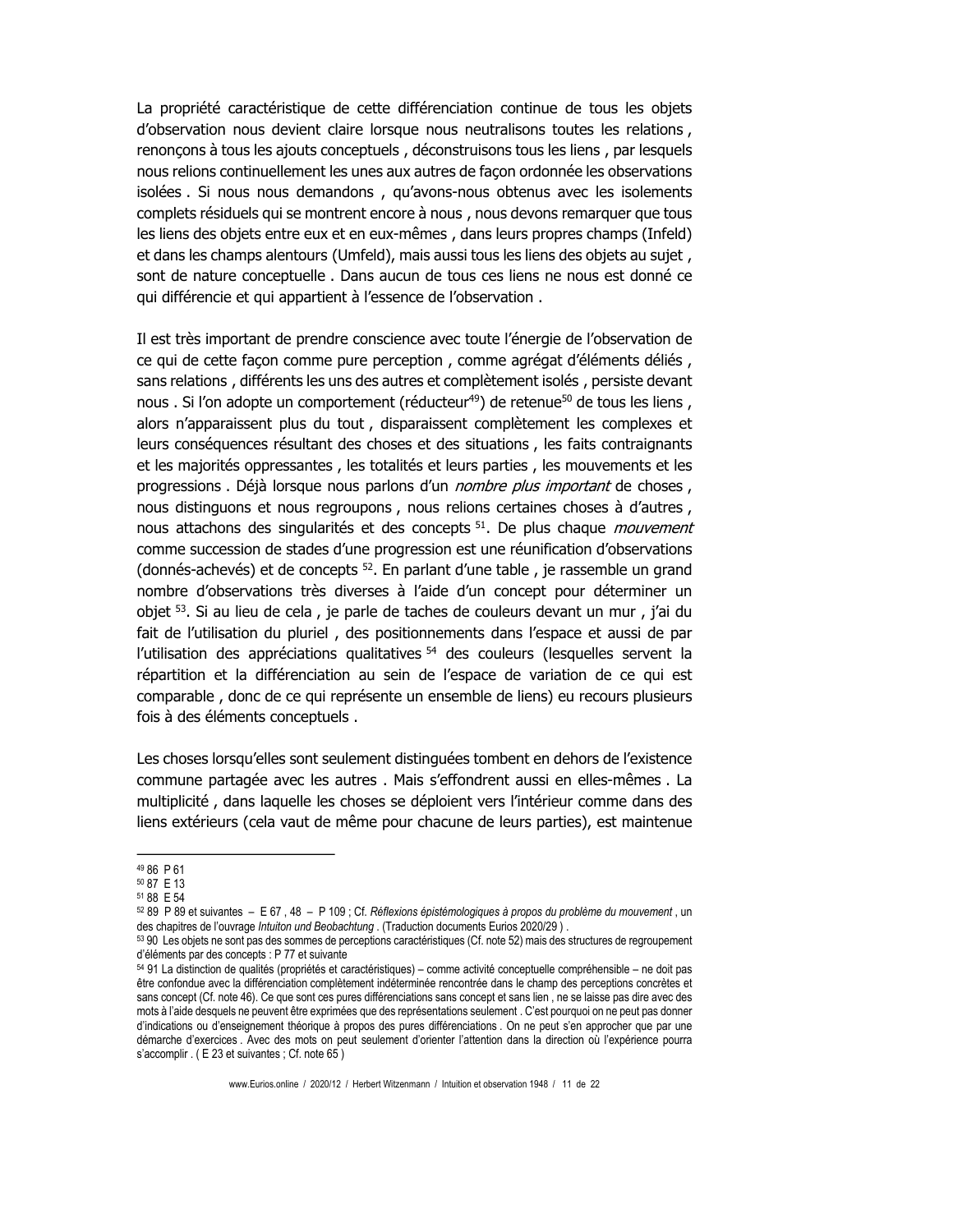par des éléments conceptuels. Et de la même manière la confrontation <sup>55</sup>, par laquelle seule sont donnés en premier lieu des objets, des contenus d'observation, est une relation entre sujet et objet, à laquelle la pure différenciation (sans le moindre concept), considérée comme une propriété essentielle d'une observation exclusive, est étrangère. Les différences ne sont par excellence que des différences sans contenu, vacuité pure (die reine Leere)<sup>56</sup>, car toute *plénitude* n'est telle que par des relations <sup>57</sup> et n'est elle-même que relation. Le différence entre sujet et objet est levée pour la pure intention d'observer, alors même que la différence et la relation entre sujet et objet résultent l'une et l'autre de l'acte d'observer.

 $VI$ 

De fait il semble qu'une contradiction discutable se manifeste ici. Nous observons et considérons la confrontation comme une propriété essentielle de l'observation. Mais de même, comme nous le voyons, la différenciation sans relation 58 fait aussi partie de l'être de l'observation . Cependant dans cette différenciation est aussi comprise la relation-sujet-objet <sup>59</sup> de l'observation qui se trouve donc suspendue. La différenciation sans relation comme intention d'observer est conceptuellement (intuitivement) une indifférenciation.

Mais en vérité cela ne représente pas pour autant une contradiction . L'observation conduit plutôt par elle-même à sa propre *limite* <sup>60</sup>. Cette *expérience-limite* est une propriété de l'observation . Et ici seulement, il peut être question d'un tel vécu. L'expérience de frontière, de la différenciation n'apparaît, le cas échéant, que dans l'observation, que sur des relations et des plénitudes de contenus déployées par celles-ci. Les frontières limites se révèlent à l'intérieur des relations-sujet-objet correspondantes comme les séparations par lesquelles sujet et objet se trouvent confrontés, par lesquelles donc l'être de l'observation se constitue. Les frontières se révèlent de plus dans les relations des objets entre eux . Qu'un rouge soit un autre « cela » singulier qu'un bleu, c'est ce qui se révèle par leur relation de différenciation . Le « ce » « bleu » se distinguant et se déterminant par soi-même est essentiellement quelque chose d'autre que ses relations à l'environnement coloré, par lequel une qualité de couleur trouve sa plénitude de contenu <sup>61</sup>. Si ce

<sup>61</sup> Cf. notes 91 et 83

<sup>55 92</sup> E 19, 22 56 93 E 47 ; Cf. note 66

<sup>57 94</sup> E 48

<sup>58 95 &</sup>quot;Différenciation sans relation" (beziehungslose Unterschiedlichkeit) semble être elle-même une expression contradictoire puisque les différences sont des relations et que sans relation rien ne peut être différencié. Mais cette expression ne semblera contradictoire qu'aussi longtemps que l'on voudra la comprendre comme s'il s'agissait d'une expression conceptuelle, d'un jugement (Urteil) [établissant une relation]. En vérité il ne peut s'agir ici que d'une expression indicatrice qui oriente l'attention vers une cible qui ne peut plus être précisée conceptuellement dans le sens des notes 54 et 65 Comprise ainsi, cette expression ne comporte pas de contradiction inacceptable.

<sup>59 92</sup> Cf. note 55 E 19, 22

<sup>60 96</sup> P 59 90 et suivantes, 92, 93, 107, 129. - Les questions du connaître surgissent des expériences limites aux frontières de l'observation : E 108 (L'interprétation de ce vécu est donnée dans cet article par les développements sur l'ouverture du sens de l'observation par l'intuition.) - Cf. Rudolf Steiner Des énigmes de l'âme (Von Seelenrätseln 1921,  $207ff.$ )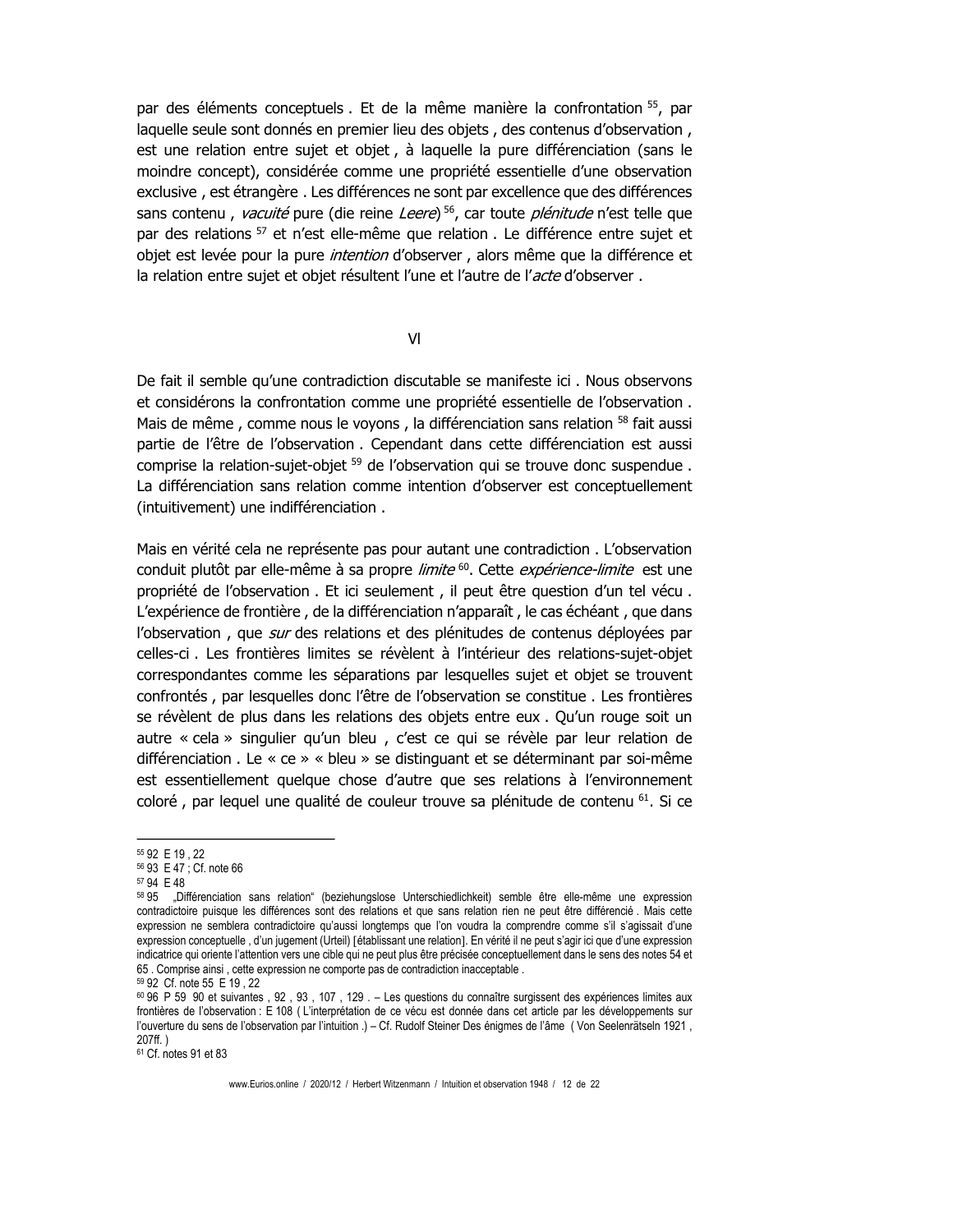n'était pas le cas, il ne se constituerait rien de différencié (aucune discontinuité) dans une multiplicité, il n'existerait que la relation d'ensemble (continuellement) indifférenciée

Ce qui vient juste d'être exposé peut être éclairci en considérant la relation suivante. De même que nous n'avons l'expérience vécue de notre conscience éveillée (conscience observatrice et conscience des objets) dans ses propriétés particulières que parce qu'elle se distingue d'autres états de conscience qui lui sont subordonnés, le rêve et le sommeil sans rêve d'un côté et le penser (intuitif) conscient de l'autre côté <sup>62</sup>, de même se présente dans l'observation une gradation de niveaux d'éveil. La conscience du sommeil profond aux frontières où toute relation disparaît, se présente à la plénitude d'une conscience de rêve faite d'un tissu de relations involontaires et inconscientes comme un domaine aux contours imprécis et flous <sup>63</sup>, contrastant avec les contours très précis des relations-sujet-objet qui saisies de facon pleinement consciente sont proposées à la conscience de veille. L'observation du penser (l'intuition) représente par rapport à celle-là, un degré supérieur d'éveil car elle ne présente aucun élément qui ne soit pensé et saisi de façon complètement claire mais seulement des éléments qui sont en eux-mêmes empreints d'une clarté complète. Mais cette clarté de penser se structure elle-même, comme nous l'avons vu, en une suite de trois niveaux d'éveil <sup>64</sup>. On accède par le troisième de ces degrés à une vision compréhensible de l'être de l'intuition, l'être du penser se créant et s'accomplissant lui-même.

L'observation regarde donc en direction de ses frontières, limites où elle dissout elle-même, et par-là dans la direction de ce qui est inobservable et sans conscience . La frontière est dans l'observation cet élément, que l'on peut évoquer comme *pure perception*, celui qui (immédiatement au moment où la frontière se résorbe) est observé, donné sans le moindre élément, trace ou partie, de penser <sup>65</sup>. La perception pure est donc pour chaque observation à la fois sa frontière et l'expérience de cette limite. Cette frontière qui ne devient telle que dans expérience que l'on fait d'elle, demeure comme l'élément dissociateur insolvable et inextinguible même lors des plus grands progrès de l'intrusion du penser et du rétablissement de l'unité. Au lieu d'éviter cette expérience limite, ce geste monadologique du domaine de l'intrusion pensante se renouvelle sans cesse pour reprendre dans son mortier conceptuel les éléments disparates et leur donner continuellement jusqu'à l'infini de nouvelles possibilités de se-montrer en se-cachant

<sup>62 97</sup> P 86

<sup>63 86</sup> Cf. note 49 P 61

<sup>64 98</sup> Cf. note 39

<sup>65 99</sup> E 18 : Dans ce passage Rudolf Steiner cite Johannes Volkelt (théorie de la connaissance selon Kant). Volkelt donne un exemple d'une suite d'observations pendant lesquelles l'attention est en permanence tournée vers les limites de l'observation, vers les frontières de la conscience. Ce que Volkelt ce faisant énumère, compte tenu des moyens de présentation du langage, ce ne sont que des éléments de contenu se trouvant en relations entre eux ainsi qu'à l'intérieur de le relation-sujet-objet et donc saturés par celles-ci. Cependant, dans le sens de E 23 et suivantes, l'attention du lecteur est ainsi conduite qu'elle ne perçoit continuellement que la frontière, la différenciation des faits et avec elle leur pure perceptibilité, qui se dégagent depuis le contenu qui se déploie dans leurs relations. Cf. Johannes Volkelt Gewissheit und Wahrheit 1918, 129.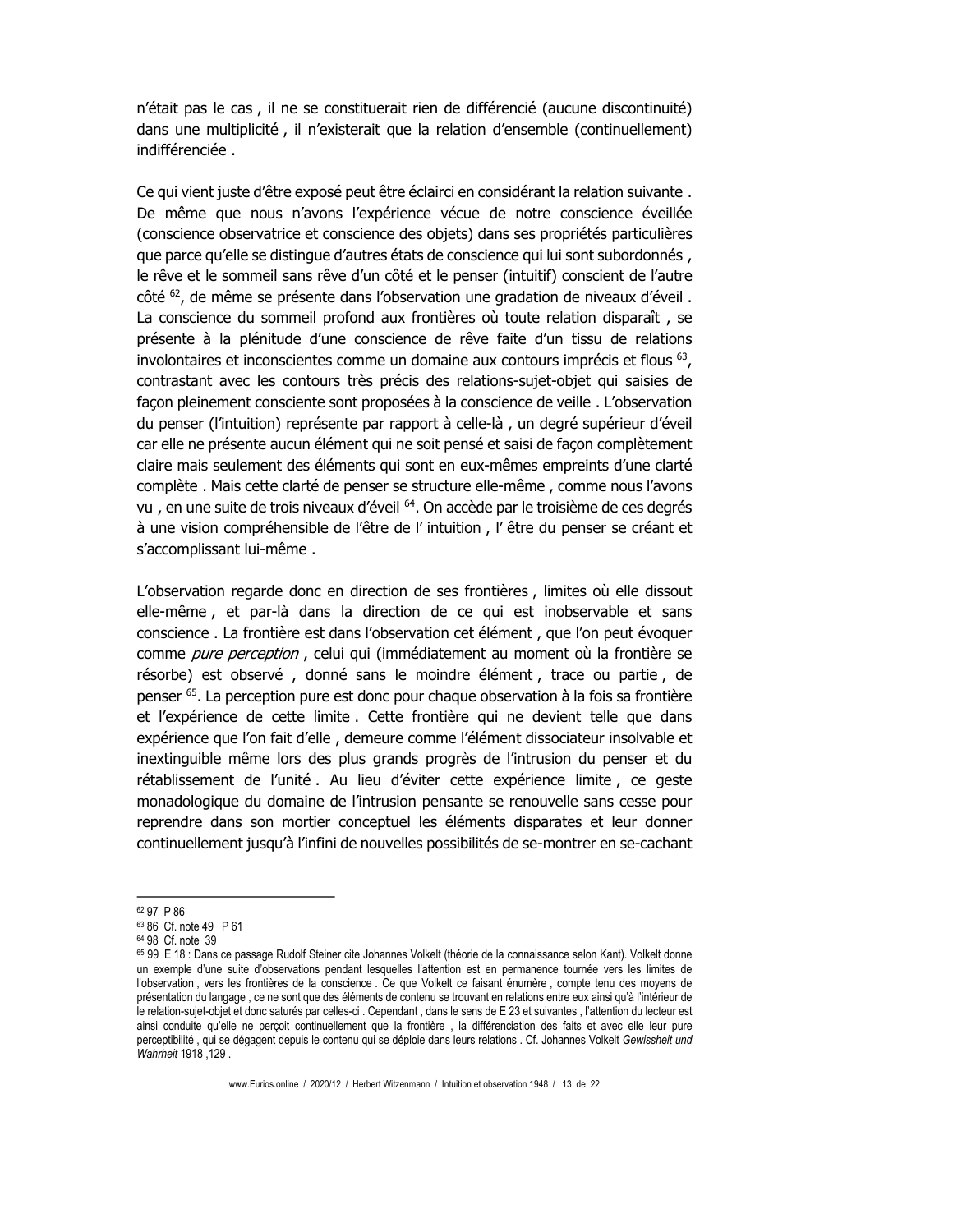et de produire en permanence de cette facon de nouvelles incitations pour le penser formateur.

VII

A partir de qui a été exposé jusque-là, il devient possible de caractériser le connaître humain dans sa relation à la réalité. On ne peut se passer de ces précisions, si l'être de l'observation doit être complètement dévoilé.

Tout contenu du monde qui se présente à l'observation se montre en relation et n'est que relation <sup>66</sup>. L'être de l'observation lui-même est circonscrit par les frontières de la conscience et déterminé par elles . Les relations ne se trouvent que dans le penser pour autant que celui est contenu <sup>67</sup>. Ce contenu n'est pas de nature subjective mais d'une nature ayant ses propres lois <sup>68</sup> (eigengesetzlicher Natur). C'est lui qui ordonne et situe en premier le sujet lui-même dans la relation d'ensemble <sup>69</sup>. Tout connaître relie percept et concept, une saturation à l'intérieur des limites de la conscience, en surmontant [la capacité de séparer de] celles-ci tout en les aiguisant au sein de la relation <sup>70</sup>. Comme le penser est soi-même relation porteuse de contenu, il se tresse comme un ruban spirituel avec les limites de la conscience  $^{71}$ . Le connaître commence déjà dans l'observation  $^{72}$ , puisque dans l'observation les frontières sont déjà considérées au passage vers les premiers contenus [qui doivent remplir la conscience]  $^{73}$ . Comment en vient-on à ce premier accomplissement ?<sup>74</sup> La réponse à cette question est déjà donnée dans les considérations exposées jusque-là. Elle va se trouver précisée par la réflexion suivante (et par son prolongement de ces éclaircissements dans le chapitre VIII qui suit).

La *réalité* (le réel) n'est pas donnée de façon achevée pour l'être humain <sup>75</sup>. Elle s'élabore dans le connaître, par la réunion des éléments auparavant séparés, percept et concept. Le processus de connaissance qui commence dans l'observation s'accomplit lors de la connaissance *scientifique* <sup>76</sup> par la mise en relation progressive d'éléments sans relation, par la saisie et l'imprégnation conceptuelles progressives de la diversité observée et par l'observation de ce processus lui-même. Le réel se constitue donc par le connaître comme un tout qui se tient en soi lors du dépassement des limites de la conscience par la pénétration conceptuelle des

<sup>66 100</sup> Rudolf Steiner Des énigmes de l'âme (Von Seelenrätseln 1921, 129)

<sup>67 66 67</sup> Cf. notes 23 et 40

<sup>68 67 68</sup> Cf. notes 24 et 25

<sup>69 70</sup> Cf. note 27

<sup>70 101</sup> P 94, 250, 129

<sup>71 102</sup> P 49, 101

<sup>72 103</sup> E 25 73 Cf notes 46 54 et 65

<sup>74</sup> Le terme allemand 'Erfüllung' n'est pas rendu de façon satisfaisante par le terme français accomplissement, car 'Fülle' c'est aussi la plénitude, mais comment exprimer le processus qui amène la plénitude par un accomplissement ? C'est la raison d'un certain nombre de périphrases déjà dans quelques uns des passages précédents . Ndt.

<sup>75 104</sup> E 44, 107 et suivantes ; P 118 et suivantes, 150, 97 et suivantes, 256.

<sup>&</sup>lt;sup>76</sup> 105 E 63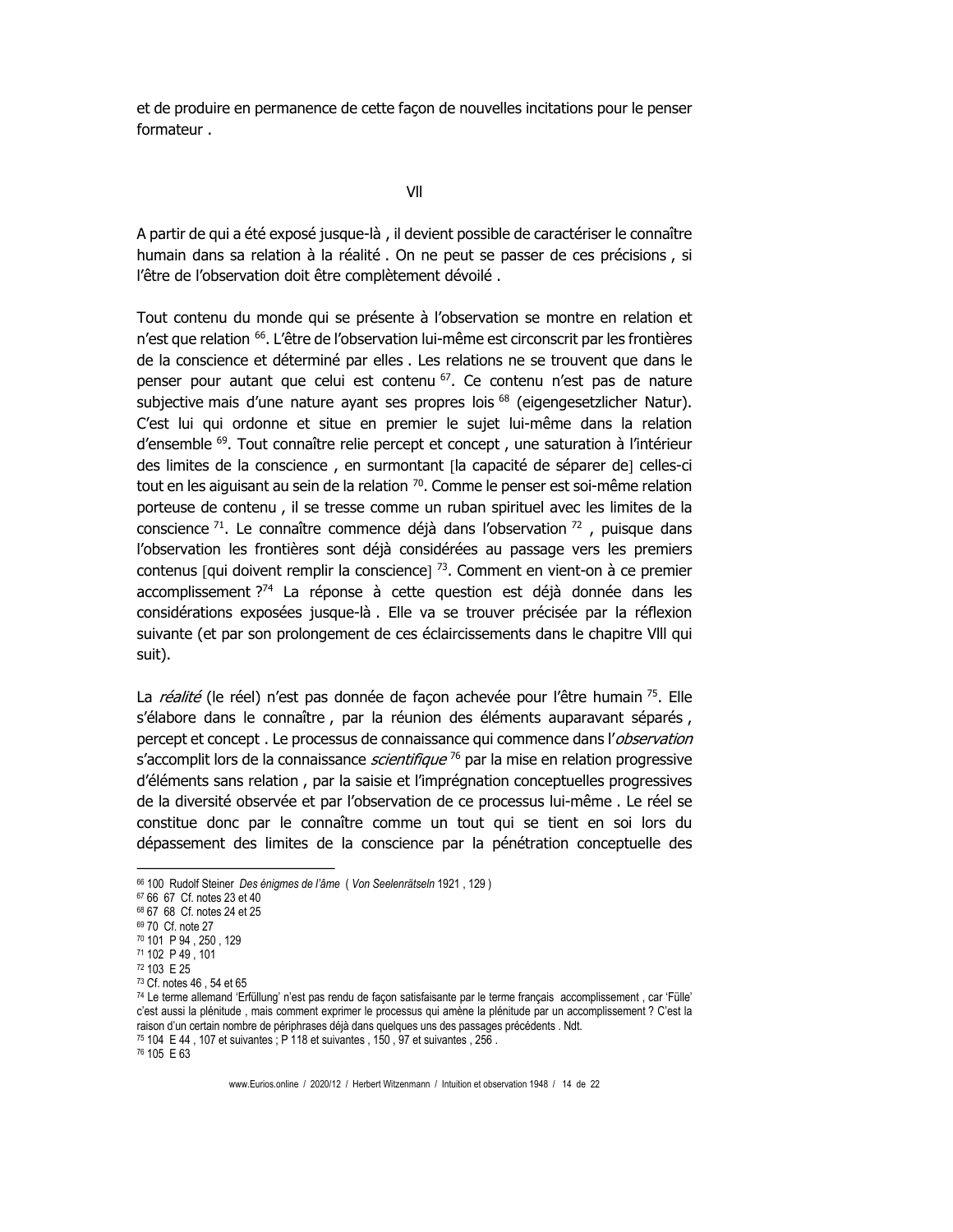observations<sup>77</sup><sup>78</sup>. Cette réalité indivise (einheitlich) comprend l'homme lui-même comme un être spirituel uni au contenu spirituel du monde par l'activité productrice [du penser]<sup>79</sup>. Comme être singulier observable il est comme tous les autres éléments du monde observable limité par le contour des frontières de la conscience, il n'est donc pas un être qui trouve son existence dans la totalité des relations spirituelles-idéelles mais simplement un être parmi les êtres. Comme cela, il est aussi le sujet observateur d'un objet auguel il est confronté 80. Nous nous souvenons que les éléments idéels possèdent aussi en tant qu'acte un côté subjectif 81. Comme contenu ils sont l'être total lui-même (tout-général) dans la représentation d'un concept 82 [particulier]. Le côté-acte des contenus est leur manifestation apparente dans un sujet observable, dans un être qui est donc extrait de la relation d'ensemble. L'apparition de concept est donc tout d'abord une manifestation intérieure (Innenoffenbarung) de ce sujet 83. C'est une production de l'élément universel dans un élément particulier spécial de par l'activité de cet élément et comme activité de celui-ci.

Mais cette manifestation n'est possible que parce que le spécial, le sujet, dont l'être est tout d'abord comme éjecté de l'universel, peut, en regard de son expulsion, être reconduit, suspendre cette dissociation et la repousser. La production du penser comme manifestation intérieure d'un sujet est déjà ce dégagement, sa production comme manifestation intérieure d'un sujet commence par un repoussement . Nommons notre particularité (subjective) observable notre *organisation*, c'est donc celle-ci qui lors la production du penser en nous se trouve repoussée <sup>84</sup>. Les formes de ses repoussements constituent alors les *négatifs* des éléments composés qui sont repoussés 85.

VIII

Nous pouvons à présent faire le pas cognitif décisif de notre démarche dans ce contexte. Nous voyons l'universel (le penser) apparaître comme une manifestation intérieure d'un être spécial qui est enfermé dans la finitude des frontières de la

<sup>&</sup>lt;sup>77</sup> Cf. notes 47, 70

<sup>78 106</sup> A l'opposé c'est une transposition hypothétique naïve de l'expérience frontière de l'observation (Cf. note 60) semblable à la transposition hypothétique considérant par analogie les éléments conceptuels établissant des relations comme s'ils étaient des éléments perceptuels (Cf. note 48) - que d'essayer de s'en tenir à cette expérience dans le domaine du connaître, comme c'est le cas quand accepte le concept absurde (Unbegriff) des limites de la connaissance (« Erkenntnisgrenzen ») dans le sens d'une limitation de la connaissance . Il s'agit bien d'un concept absurde dans le sens même du réalisme naïf parce que le dépassement ou l'effacement de frontières est un trait caractéristique essentiel de l'être du connaître . La tentative de transposer par la formation d'un concept absurde la forme de la conscience observatrice dans une conscience, qui selon sa propre nature en est le prolongement, repose sur l'incapacité d'envisager les différents domaines de l'existence humaine sans un regard troublé par des préjugés et sur le penchant qui s'y rattache nécessairement de ne comprendre la diversité des manifestations et des apparences que par analogie avec un seul modèle absolu de domaine et de comportement

<sup>79</sup> Cf. note 11

<sup>80</sup> Cf. notes 55 et 60

<sup>81</sup> Cf. note 22

<sup>82</sup> Cf. note 26

<sup>83 107</sup> Cf. Rudolf Steiner Die Rätsel der Philosophie 4.Auflage Teil II 231 - P 141

<sup>84 108</sup> P 151 et suivantes, Cf. E 44, 56

<sup>85 109</sup> P 152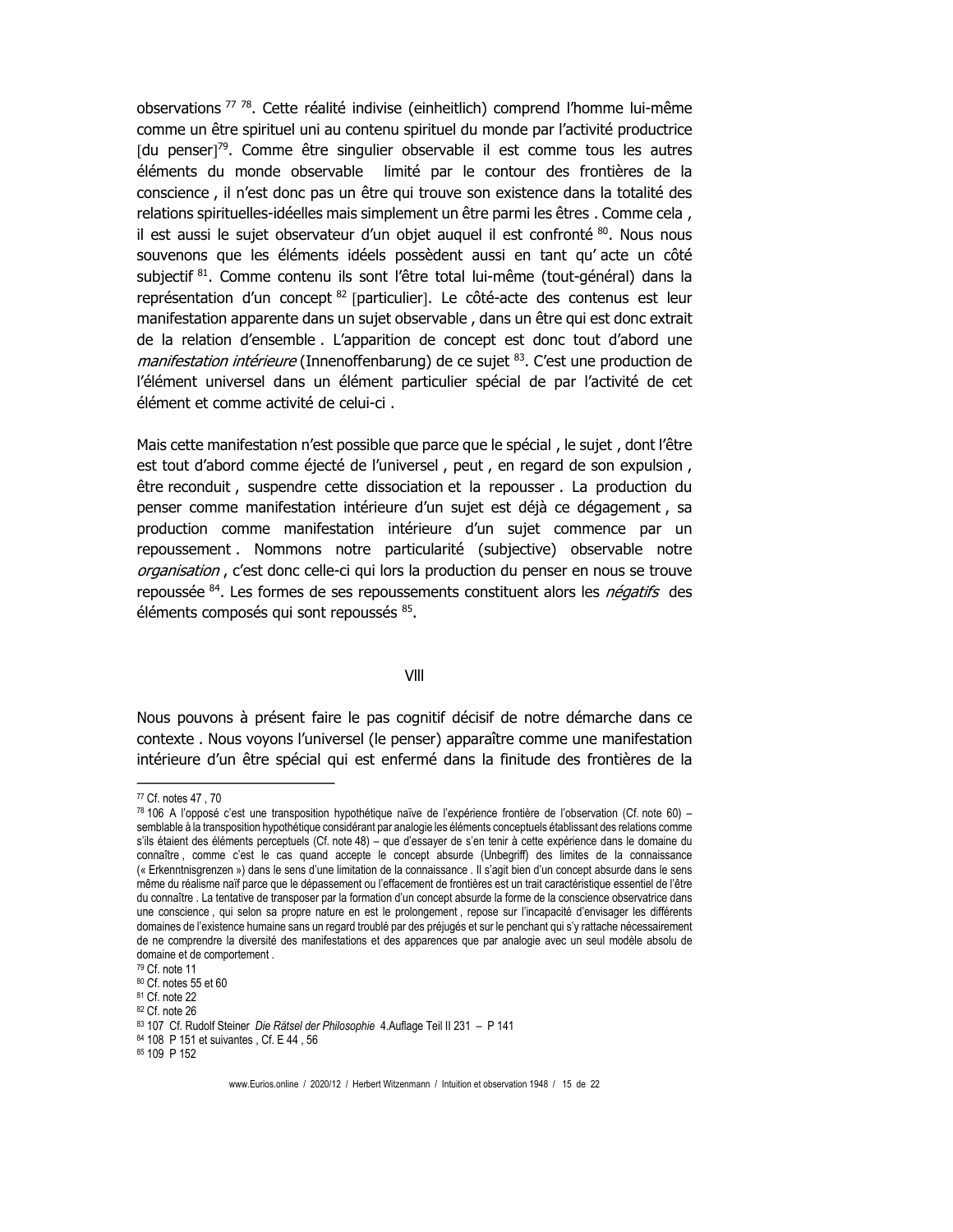conscience qui séparent de facon spécifique sujet et objet l'un de l'autre. Cela ne signifie pas, comme nous l'avons vu, que la manifestation intérieure, en considération de son contenu, soit de nature subjective. Mais cela signifie bien que la relation n'accède pas aussitôt à l'état d'apparence objective, cela parce que le lien spirituel entre les objets et entre les objets et le sujet est déchiré au moment de cette situation initiale 86. Pour que le lien déchiré puisse être rétabli il faut : premièrement que l'élément conceptuel se saisisse lui-même dans une *auto*perception intuitive (im intuitiven Selbstgewahren)<sup>87</sup>, puis qu'il soit de nouveau réunit à l'élément perceptuel qui est le sien 88, enfin qu'il soit aussi reconnu en celui-ci 89.

Mais de par cette action du penser intuitif celui-ci n'apparaît tout d'abord que comme un élément qui repousse l'organisation du sujet pensant. Et du fait de cette forme d'apparition, comme on le voit, en sont aussi consécutives simultanément la séparation entre les manifestations sensibles du monde et le sujet impliqué, comme aussi la séparation des objets entre eux . L'apparition de l'élément qui constitue [rétablit] les relations, non pas comme le lien qui enserre et tient les manifestations du monde, mais comme manifestation idéelle intérieure d'un sujet et l'apparition de la séparation entre les objets et les sujets, comme on le constate aussi, sont liées l'une à l'autre. Ces aspects sont les deux côtés d'une même chose.

Toutefois tous les éléments d'essence et de contenu compris dans la région objective observable sont, comme cela fut montré, de nature conceptuelle <sup>90</sup>. Ce qui donc apparaît tout d'abord comme manifestation intérieure d'un sujet est l' être de ce qui se trouve en face de lui <sup>91</sup>. Et ceci est au fond la raison pour laquelle la séparation n'est pas complète . Si la séparation était complète, il n'y aurait pas non plus de confrontation . Car celle-ci [la confrontation] est la relation de la séparation . Cette relation de ce qui est séparé dans la confrontation n'est, comme cela se voit maintenant, rien d'autre que l'apparition de la consistance d'être (Wesensgehalt) d'un être séparé dans un autre être, un sujet, sans que le sujet reconnaisse aussitôt déjà cette manifestation intérieure en lui comme étant l'être de l'objet [auquel il est confronté]. Cette consistance d'être tout d'abord subconsciente pousse et tend vers une prise de conscience et une prise de conscience de soi. Cette pression se manifeste dans les questions, qui s'élèvent dans le sujet, qui dans l'immédiat ne percoit que l'apparition inexpliquée de cette consistance d'être dans le domaine de son organisation . Dans la croissance des questions, c'est une pré-connaissance subconsciente qui tend à devenir consciente . Cette pré-connaissance ne devient effective active que quand une élément conceptuel apparaît qui repousse une organisation subjective sans être déjà intuitivement un penser clair et transparent

<sup>86</sup> Cf. 74

<sup>87</sup> Cf. 41

<sup>88 81</sup> Cf. notes 44 / 96 Cf. note 60 / 110 E 109 - P 61, 90

<sup>89 111</sup> E 46 est suivantes

<sup>90 93 100</sup> Cf. notes 56 et 66

<sup>91 112</sup> E45, 58 - P 108, 129, 258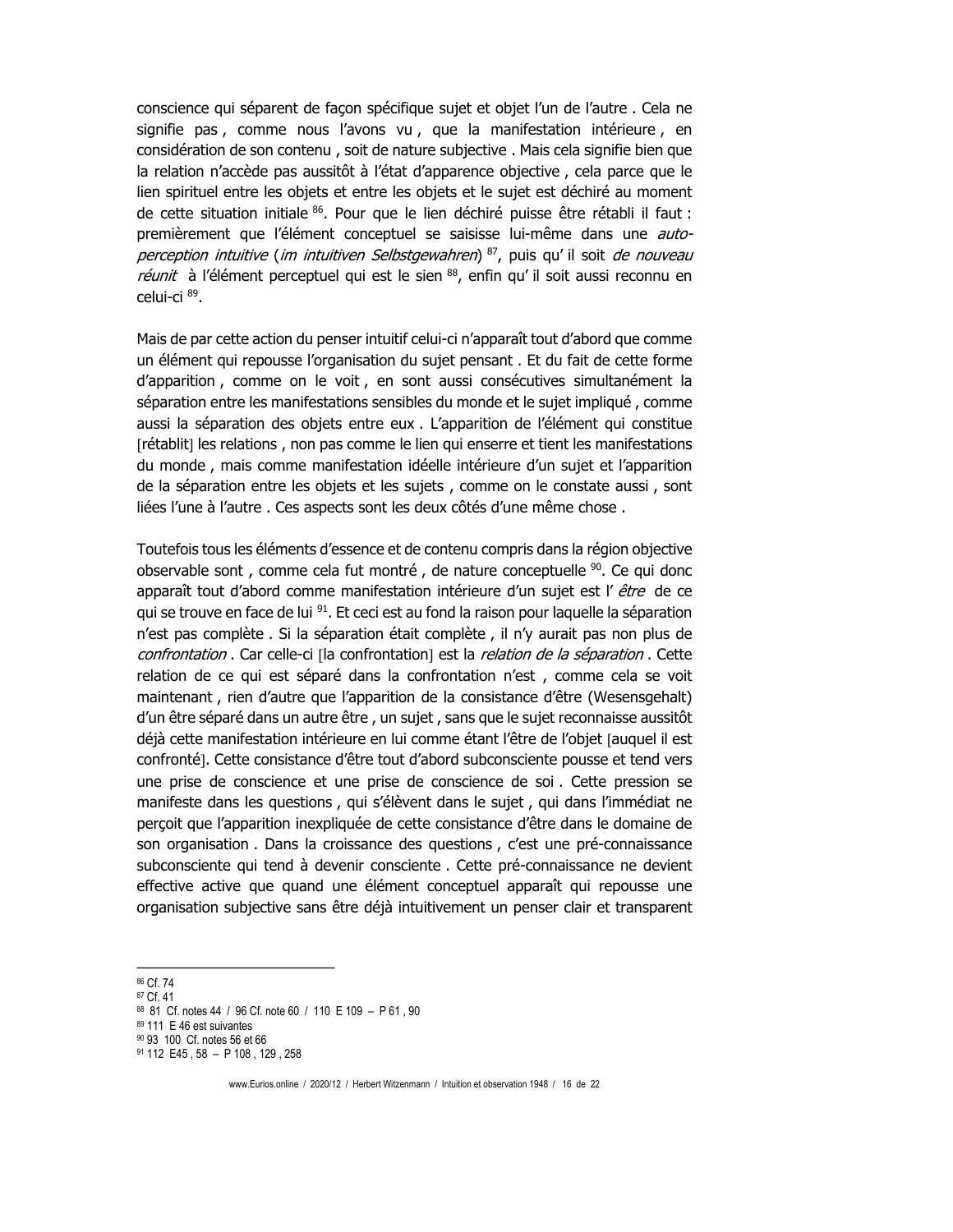pour lui-même <sup>92</sup>. Le repoussement d'une organisation subjective par un concept se révèle ainsi simultanément comme la confrontation d'objets enfermée à l'intérieur des limites de la conscience. Le repoussement d'une organisation subjective est donc constitutif et de la conscience et de l'observation<sup>93</sup>. On peut dire à présent que le trait essentiel de l'observation est d'être le regard d'un concept, qui ne s'est pas saisi et déployé intuitivement lui-même, sur son propre être encore *enveloppé<sup>94</sup> dans l'ombre des limites de la conscience*<sup>95</sup>. L'enveloppement est donc la première forme de présence (« erste Erfüllung ») dans laquelle les objets sont donnés à l'observation.

 $IX$ 

En vérité nous sommes un avec les choses <sup>96</sup>. Car en nous vit et agit le même spirituel-essentiel que dans les manifestations du monde qui sont détachées de nous. C'est pourquoi l'élément qui provoque l'isolement et la séparation est le même élément qui permet la relation et la réunification. Ce n'est que par cela qu'un lien avec le séparé est en fait possible. Cela résulte d'une part de l'auto-compréhension (intuitive) du penser dans sa force formatrice constitutive de son être et d'autre part du fait que tout ce qui constitue la plénitude de contenu<sup>97</sup> des objets observables soit de nature idéelle <sup>98</sup>. Tout d'abord l'être d'une chose pénètre dans notre subjectivité (isolée) comme un élément facteur de repoussement. Cet élément a dès sa première apparition dans le domaine de notre organisation le caractère d'un concept, bien qu'il ne s'exprime d'abord, puisqu'il n'est pas encore saisi intuitivement, que et seulement par sa fonction de repoussement et par-là de séparateur du sujet et de l'objet l'un de l'autre. Ainsi le conceptuel non-saisi et nondévoilé se révèle comme un *facteur de conscience et d'observation* <sup>99</sup>. De cette facon l'observation se révèle être, comme l'intuition, un regard de semblable à semblable <sup>100</sup>. L'observation est le regard qu'un élément conceptuel tout d'abord retenu subjectivement porte sur lui-même comme élément objectif voilé par les frontières de la conscience. L'élément retenu dans le négatif de la subjectivité repoussée d'un côté et l'élément enveloppé et enfermé dans les frontières de la

<sup>92 113</sup> Comme la confrontation repose sur la manifestation d'un universel dans un individuel [sujet], la présence de cet élément, qui comme pré-connaissance subconsciente embrasse l'existence individuelle séparée, s'exprime comme une poussée, comme un besoin de connaissance et par-là comme une production de questions, un questionnement aussi longtemps que le concept n'est pas dévoilé intuitivement lui-même : P 93 (Cf. E 45), 151 et suivantes, 26, 255 93 Cf. note précédente 91

<sup>94 114</sup> E 48, 25, 44

<sup>95 115</sup> E 47

<sup>%</sup> Les deux phrases sont identiques : , ln Wahrheit sind wir eins mit den Dingen', En vérité nous sommes un avec les choses'. Et pourtant s'il n'y a pas d'équivoque pensable en allemand, la phrase française peut se lire et s'interpréter de plusieurs façons. Dans le contexte de ce passage de l'article, l'auteur veut affirmer : ,En vérité nous et les choses sommes un seul et même être'. Ce qu'il précise dans la phrase suivante . Ndt.

<sup>97</sup> Cf. note 18

<sup>98 116</sup> P 108, 225 et suivantes, 92 et suivantes

<sup>99 117</sup> P 60, 125 et suivantes

<sup>100 118</sup> P 61 La confrontation comme communauté avec ce qui est séparé est comprise comme l'élément structurel commun à l'intuition et à l'observation de par la preuve que la même structure fondamentale du penser les porte l'une et l'autre. Cf. E 55, 14.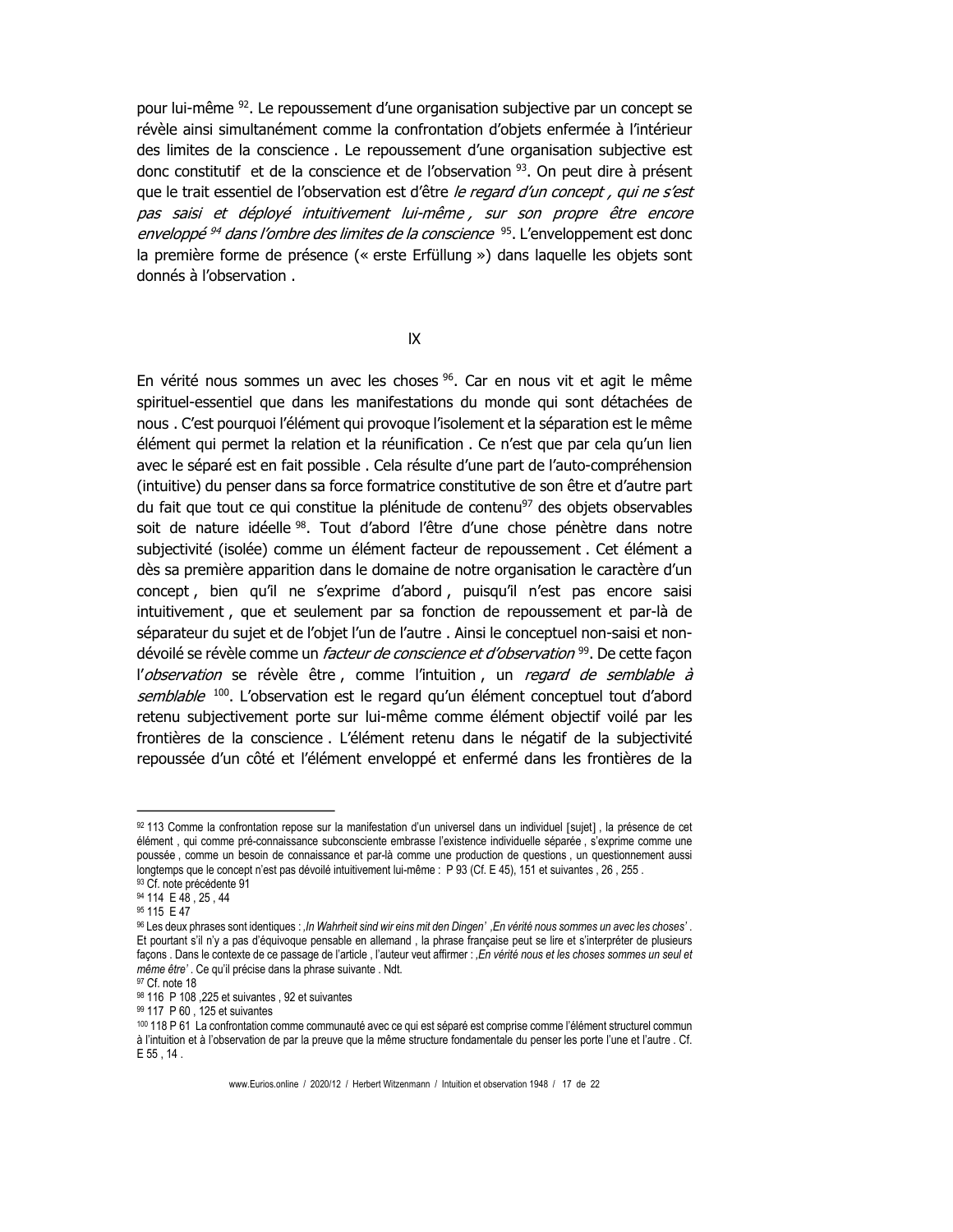conscience de l'autre côté sont bien les deux aspects d'une même chose 101. Ils le sont dans le même sens que le sont l'acte de penser et le contenu de penser dans le cas de l'intuition. Et dans les deux cas, la faculté de perception d'un semblable par un semblable se dessine comme le trait essentiel de leur faculté commune à former un organe. Intuition et observation sont de ce fait des sens. Elles le sont parce qu'elles sont de même nature essentielle que ce qui semble tout d'abord séparé d'elle. Une autre possibilité dans une monde porté de part en part par l'esprit créatif n'est pas pensable.

Par cet exposé il devient possible de comprendre en quoi l'observation présente les mêmes traits essentiels, de relation avec ce qui est séparé et de relation entre ce qui est séparé, que le fait l'intuition <sup>102</sup>. Pour un éclaircissement satisfaisant de l'être de ces deux sortes de sens il faut encore prendre en considération et présenter la relation qui se trouve entre eux.

X

S'appuyant sur ce qui vient d'être présenté, il est aussi possible de caractériser l'être de l'observation de la facon suivante : Les éléments conceptuels pensés (begriffliche Gebilde<sup>103</sup>) sont lorsqu'ils en sont à repousser l'organisation subjective mais qu'ils ne sont pas encore leurs intuitions (conscientes d'elles-mêmes) des sens (observateurs). L'observation est le domaine des concepts élaborés en organes de sens de par le repoussement de l'organisation, auxquels correspondent les objets comme concepts dans les contours et les voiles de l'absence de conscience.

Cette présentation semble contredire le concept habituel d'organe sensoriel. Cependant les organes sensoriels corporels eux-mêmes ne sont toujours que des objets soumis à certaines observations précises. Ce qui est véritablement vécu comme un sens, comme une communauté dans la confrontation avec ce qui est séparé 104, ne doit pas être confondu avec le contenu des observations faites sur les organes sensoriels *corporels* . L'observation elle-même (l'être de la confrontation et son intégration dans notre constitution corporelle psychique spirituelle ainsi que dans la réalité en général) n'entre jamais lors de l'auscultation des organes sensoriels corporels dans le champ de l'observation. Un organe corporel n'est toujours et encore observable que par l'observation 105. Il ne peut pas s'observer luimême. Si cela pouvait être possible l'auto-observation de l'organe troublerait l'observation objective comme lorsque dans les maladies l'état des organes se substituent aux perceptions objectives qui sont subordonnées à ces organes. Les résultats de la physiologie des sens ne fournissent de ce fait que plus de matériel

<sup>101 119</sup> E 109

 $102 \text{ Cf}$ , note 98

<sup>103</sup> Quand il est dit 'begrifflichen Gebilde', il s'agit bien d'éléments conceptuels, non pas de manière générale abstraite mais bien plus quand ils sont pensés (dans un premier état qui n'est pas encore celui de l'intuition), sinon ils resteraient sans effets sur l'organisation . Ndt. 104 120 Cf. notes 42, 91, 99

<sup>105 121</sup> P 77, 100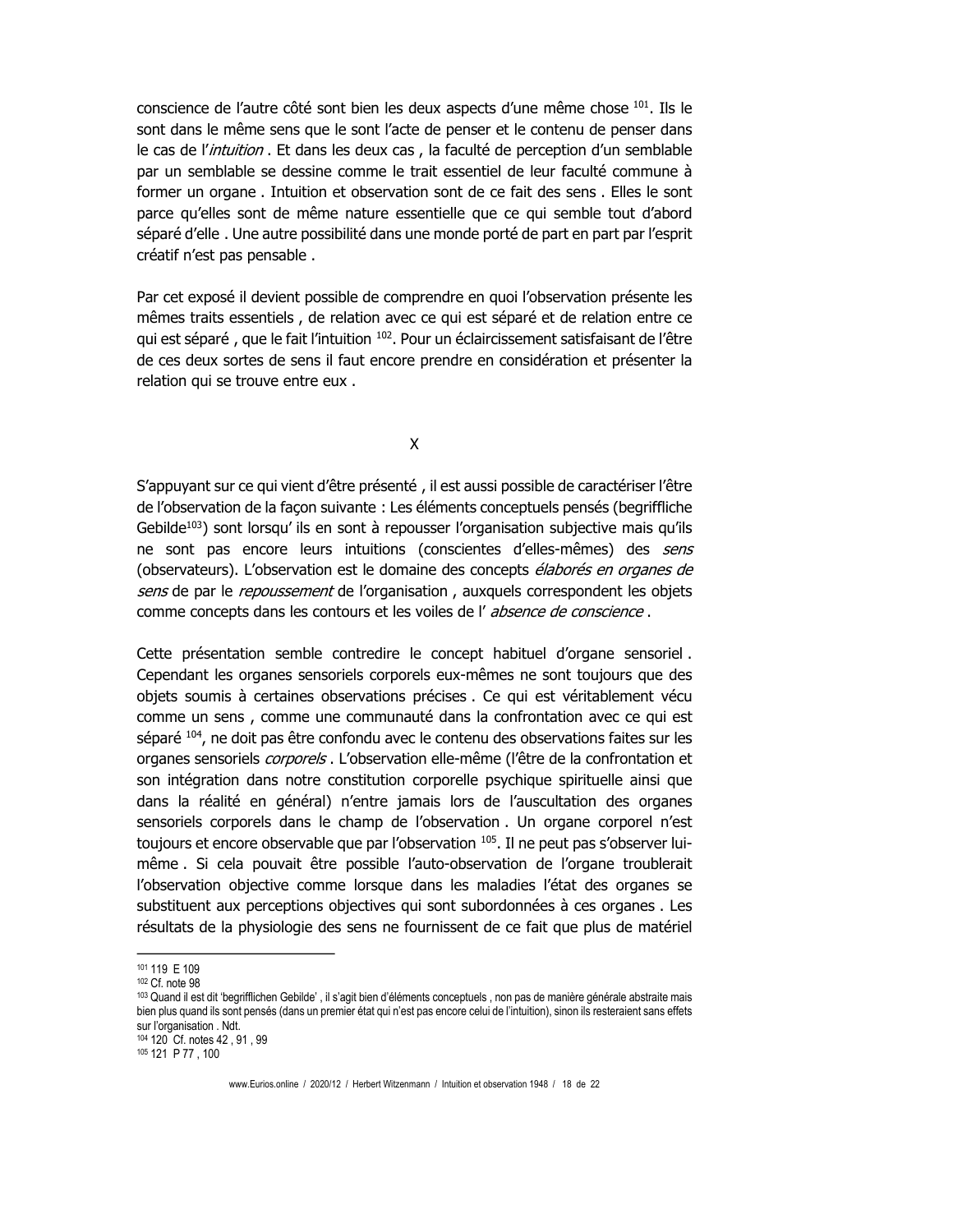d'observation, qui, mis conceptuellement en relations avec l'auto-observation de l'observation, vient contribuer à une plus large compréhension de l'essence de l'observation. Cet apport de la physiologie présuppose cependant l'autodévoilement de l'observation décrits dans ces considérations . Il ne peut pas rendre compréhensible ce qui est nécessaire à sa propre compréhension. Et cette compréhension ne pourrait être acquise, s'il ne faisait pas partie de la constitution essentielle de l'observation elle-même de parvenir à un auto-dévoilement. Celui-ci peut se produire parce que le sens de l'observation peut saisir en lui-même et pour lui-même la conscience observatrice qui peut délier la conscience intuitive qui repose en lui . L'élément essentiel de la constitution de la conscience observatrice reste pour elle-même inconscient . La conscience, aussi longtemps qu'elle apparaît comme conscience observatrice, repose sur le manque de conscience du penser [l'absence et l'ignorance de l'existence de l'activité du penser], cet élément organeconceptuel auquel une perception spécifique déterminée est subordonnée reste inconscient . La conscience observatrice consume, en même temps qu'elle considère le monde observable, l'élément essentiel par qui germe et se forme sa constitution sans laisser se déployer les dispositions qui se trouvent en lui,  $-$  un processus qui est comparable à l'utilisation d'une graine pour se nourrir. Dans l'intuition comme auto-observation d'une organe observateur, la force formatrice qui se trouve en lui est amenée à se déployer 106. De cette façon nous prenons conscience des forces formatrices de la réalité et de la place de nos organes en celle-ci.

L'évocation des liens de subordination ou de correspondance de certaines classes d'observations déterminées avec certains organes corporels spécifiques déterminés n'apporte aucun éclaircissement à propos de l'être de l'observation. En revanche les observations physiologiques et psychologiques des processus sensoriels s'accordent très bien avec les faits déjà présentés de constitution négative résultant du repoussement de l'organisation subjective. Par l'exercice d'observations se produisent dans le domaine physiologique (des organes sensoriels corporels et des parties de l'organisation corporelle qui leurs sont liées) des traces de déconstruction (Rückbildungen) qui doivent être reprises et reconstruites si la région de l'organisme qui a été sollicitée doit rester en capacité de fonctionner . Il a pu être montrer que sans le processus de repoussement (Zurückdrängung) l'observation, la conscience et les *organes de sens* (dans la compréhension de cette présentation) ne pourraient pas se constituer. Cependant l'examen des organes corporels ne conduit pas à une compréhension de l'être de l'observation. De croire que cela soit possible n'est qu'un aveuglement par des représentations abstraites (tournant le dos à l'observation) qui troublent le regard pour l'observation réelle de ce qu'il faut examiner. L'observation réelle toutefois permet de reconnaître, à partir ce qui est exposé dans ces considérations, et de comprendre à l'inverse [de ces abstractions] la nécessité de la participation [concrète] de notre organisation corporelle au processus d'observation et de formation des sens.

www.Eurios.online / 2020/12 / Herbert Witzenmann / Intuition et observation 1948 / 19 de 22

<sup>106 122</sup> Rudolf Steiner Die Rätsel der Philosophie II 252 - E 107 et suivantes, cf. P 87 et suivantes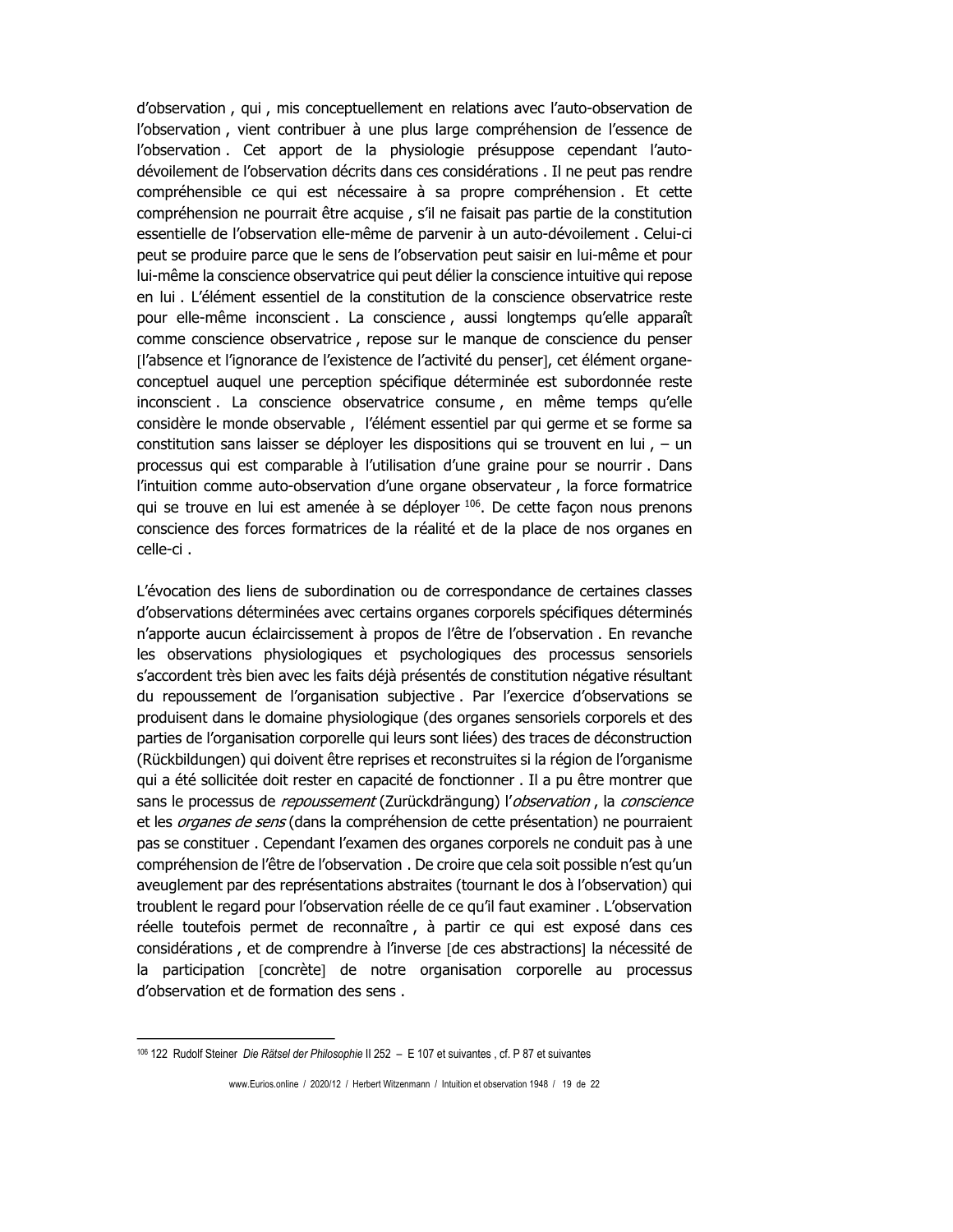L'intuition est en regard des sens observateurs un sens d'ordre supérieur 107. C'est en elle seulement que les facteurs conceptuels, qui dans l'observation sont d'un côté limités par le repoussement et de l'autre côté occultés dans l'ombre des frontières, parviennent à une saisie actuelle d'eux-mêmes (Selbstgegenwärtigkeit). La développement intuitif [des concepts par eux-mêmes] (Selbsterschliessung) est la clé<sup>108</sup> qui ouvre aussi l'énigme de l'observation<sup>109</sup>. Les concepts qui se développent intuitivement sont reconnus comme contenu être des objets d'observation 110. En même temps l'accès au développement de l'être intuitif du penser conduit à préciser les caractéristiques de la réalité et de la connaissance. De la description de ces caractéristiques résulte la présentation du sens d'observation développée ici 111.

Les sens observant (que l'on ne confondra pas du fait de ce qui vient d'être exposé dans ces pages avec les sens corporels) peuvent en accord avec cet exposé être aussi considérés comme des concepts devenus constitutifs. Ce sont des éléments constitutifs de notre organisation car nous n'en prenons conscience que de façon indirecte du fait de l'observation sans savoir comment ils sont ou se sont eux-mêmes constitués . Dans la conscience observatrice nous n'avons conscience que des résultats de leur fonctionnement, qui apparaissent dans les formes de cette conscience, mais pas encore de façon immédiate de leur propre constitution. Ceci ne sera le cas que dans l'intuition.

On reconnaît immédiatement qu'avec la compréhension de la parenté essentielle constitutive de l'observation et de l'intuition s'ouvre aussi une perspective de compréhension pour les racines communes des configurations psychiques et logiques. La *psychologie* comme étude et présentation des traits essentiels de la conscience objective, autrement dit de la confrontation entre sujet et objet, est par-là une science des sens, des fonctions sensorielles et des objets qui leurs sont dévolus, elle a pour tâche principale l'étude et la description des différentes modalités de repoussement par lesquelles des éléments conceptuels se manifestent comme autant de sens dans l'organisation humaine avant leur ouverture

 $XI$ 

<sup>107 123</sup> E 56 et suivantes

<sup>108</sup> L'auteur utilise une famille de termes qui s'articulent sur la notion de schliessen / fermer, erschliessen / ouvrir, développer, comprendre (Le français dit: prendre en soi, et pour le même geste, l'allemand dit: ouvrir l'autre), Schlüssel / clé, einschliessen / inclure ou enfermer, aufschliessen / dévérouiller ou révèler, verschliessen / refermer, umschliessen / entourer joindre, abschliessen / compléter terminer, ce qui amène à des formes comme 'Selbsterschliessung' et pour cela à des périphrases justes mais inutilisables comme 'se saisir et se comprendre en s'ouvrant et se développant soi-même de l'intérieur' par lesquelles le motif central imagé énergique se perd dans la lourdeur descriptive . C'est pourquoi il faut souvent se résoudre à une certaine interprétation toujours partielle . Ndt.

<sup>109 124</sup> E 46

<sup>110 113</sup> Cf. note 91

<sup>111 125</sup> E 108, 47, 71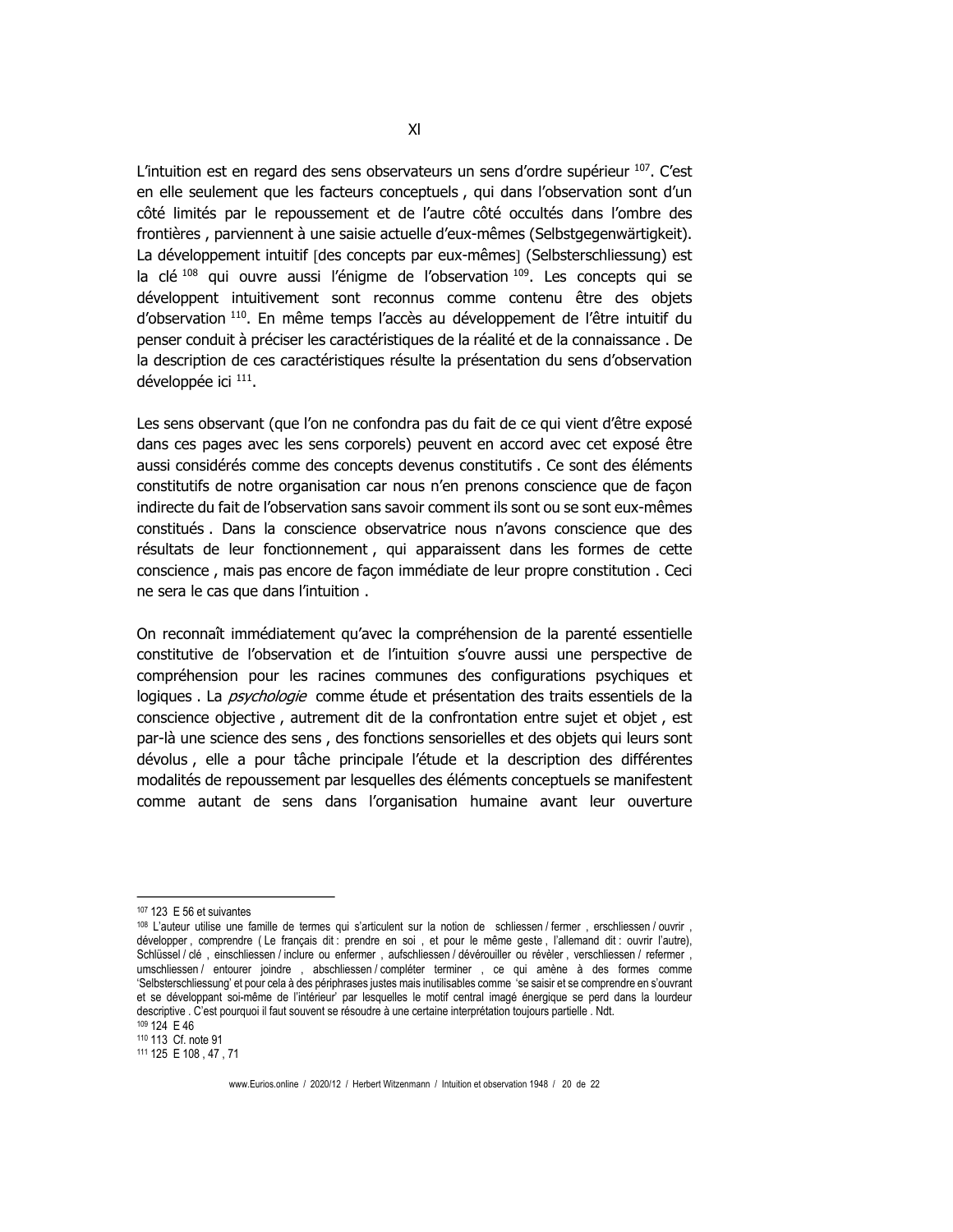intuitive <sup>112 113</sup>. La *logique* devient à l'opposé, conformément à la conception exposée, une science de l'auto-développement (Selbsterschliessung) des figures conceptuelles qui apparaissent comme constitutives <sup>114</sup>. Des développement plus précis sur ces phénomènes importants aux nombreuses ramifications appellent à d'autres exposés qui leurs seraient dédiés.

 $XII$ 

Du parcours à travers les développements précédents il ressort que la question concernant l'être et les traits essentiels de l'observation n'est pas une question psychologique particulière. Elle ne peut trouver de réponse que lorsqu'elle est placée dans la réalité globale de la totalité de l'entité humaine. Comme résultat actuel de cette interrogation (certes en attente de compléments et d'autres développements) on peut retenir la conception suivante :

Pour notre conscience de confrontation avec des objets nous sommes des êtres isolés en face de la multiplicité, détachée de nous, des manifestations du monde qui nous entoure. La consistance d'être des manifestations du monde entre en nous 115. Ainsi se forment les sens dans notre organisation subjective, organes psycho-spirituels auxquels sont tout d'abord donnés les objets qui leur font face. Des régions typiques du monde des apparences correspondent à des secteurs typiques des organes observateurs selon des types conceptuels devenu constitutifs. Ceux-ci sont les portes ouvertes sur le monde par lesquels il est possible de regarder mais non de pénétrer dans ces régions. Pour cela il faudrait d'abord ouvrir ces portes. La clé pour ce faire est le développement par eux-mêmes en eux-mêmes des concepts dans l'intuition (Selbsterschliessung). L'intuition est le sens central 116 au cœur notre être qui ouvre les portes de ses sens vers le monde. Leur ouverture se produit par l'intuition qui s'illumine elle-même 117, qui est simultanément illumination du concept constitutif en lui-même 118 et illumination du concept dans

<sup>112 126</sup> En cela chaque perception est subordonnée à un élément conceptuel inconscient qu'elle suscite pour elle dans la conscience observatrice comme étant son organe . Cependant des classes d'organes de même type sont regroupées dans des régions sensorielles (régions du toucher, de la vue, de l'audition etc.). Les régions sensorielles ont de ce fait la structure des yeux en facettes de certains insectes . Les régions sensorielles sont les fondements typiques englobant des organes spécifiques, qui sont eux les supports des fonctions lors des actes spécifiques de perception. La détermination précise du rapport entre la dimension spécifique (actuelle) et la dimension typique (potentielle) des organes est une des tâches importantes de la psychologie.

<sup>113 127</sup> Le rapport entre la psychologie et la logique est déjà précisé exactement en E 93 dans les termes suivants : Chez l'individu humain « le général est actif immédiatement dans chaque être singulier, avec cependant que cette activité se manifeste de différentes facons selon les objets vers lesquels elle se dirige ». Cf. E 91 et suivantes, 45

<sup>114 128</sup> Ainsi les concepts constitutifs (d'un point de vue psychologique), les sens (d'un sen d'un point de vue logique) deviennent des catégories, des concepts originels (Urbegriffe), qui en face des autres éléments conceptuels apparaissent comme les fonctions englobantes et ordonnatrices. Comme ils sont aussi bien des auto-formations, de l'individualité humaine qui se saisit et se forme elle-même au sein de l'être total de la réalité, que des formations, de la relation d'ensemble des manifestations du monde, en leur être en vérité, la logique comme science de la réalité devient science de la liberté : P 185. (Dans l'auto-développement intuitif l'homme se saisit des dispositions à la liberté qui reposent dans sa conscience observatrice, les dévoilant et les renforçant.) Simultanément s'ouvre le regard sur une région de catégories originelles qui représentent l'unité des catégories individuelles et universelles.

<sup>115 96</sup> Cf. note 60

<sup>116 129</sup> P 51

<sup>117 130</sup> E 14 .63

<sup>118 130</sup> Cf. note précédente